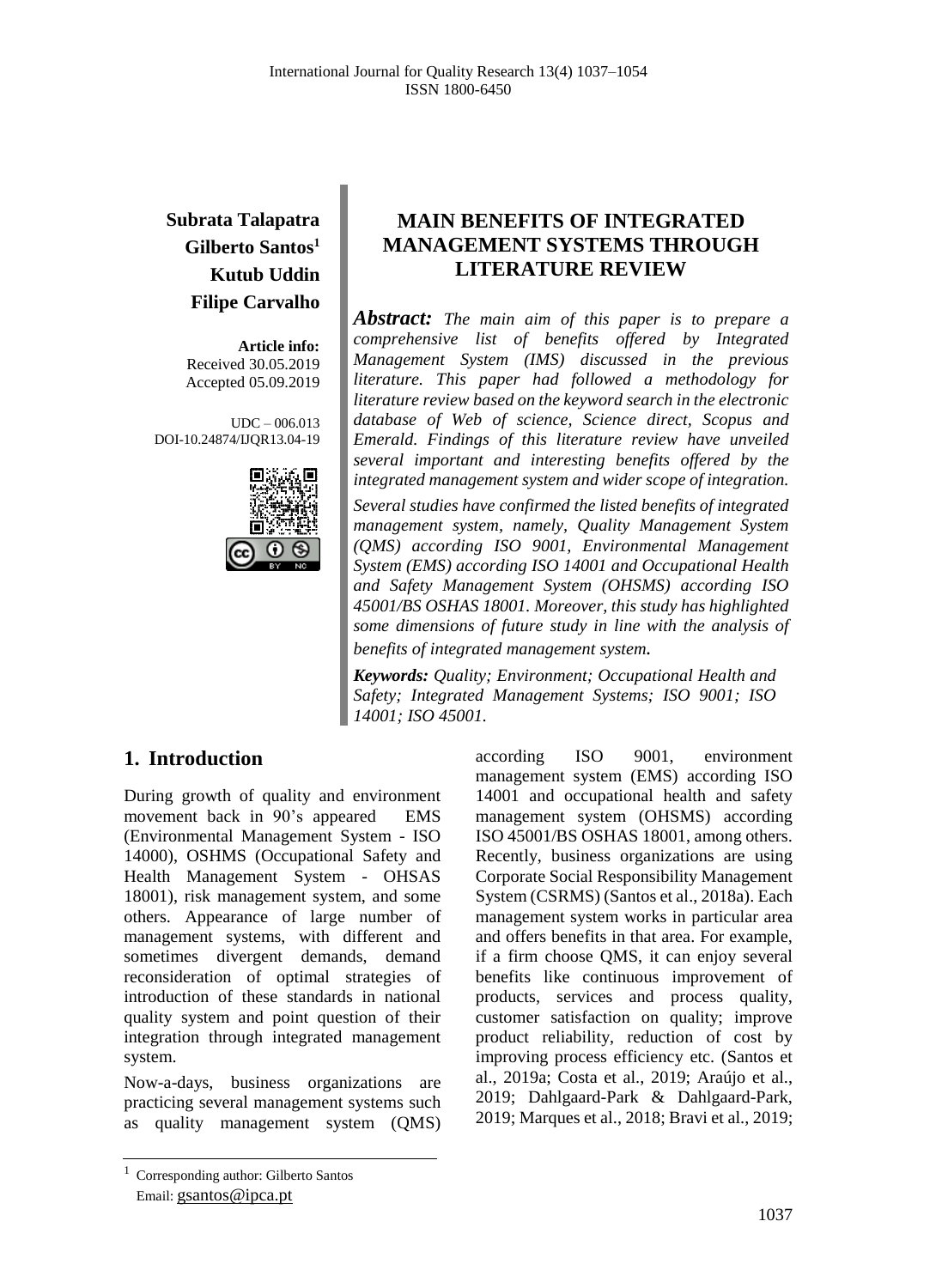

Santos & Barbosa, 2006; Batista & Santos, 2015; Lee et al., 2009; Tari et al., 2012; Ferreira et al., 2015; Khan & Farooquie, 2016; Babakian et al., 2015; Ng et a., 2008). It is very importante to créate a quality culture in the Organization (Zgodavova et al., 2017; Santos et al., 1996; Weckenmann et al., 2015; Santos et al., 2019c). Similarly, EMS can offer saving in energy consumption, pollution prevention, customer satisfaction on environmental protection etc. (Asif et al., 2009; Oliveira, 2013; Rebelo et al., 2014; Santos et al., 2016; Tarí et al., 2012; Turk, 2009; Psomas et al., 2011; Heras-Saizarbitoria et al., 2011; Gavronski et al., 2008; Matuszak-Flejszman, 2009; Reis et al., 2018; Álvarez-García & RíoRama, 2016; Bednárová & Jergová, 2015).

OHSMS can offer risk level reduction, better safety, employer satisfaction, etc. (Ferreira et al., 2019; Rebelo et al., 2017; Santos et al., 2014; Monteiro et al., 2013; Ferreira & Santos, 2014; Gonçalves et al., 2019; Yiu et al., 2019; Santos et al., 2013; Rzepecki, 2012). On the other hand, the certification of the management systems (QEOHS) also shows benefits (Fonseca et al., 2017).

For this reason, many business organizations those who are not aware of management standard practice, are trying to adopt various management system standards. Implementations of ISO standards are completely voluntary (Rebelo et al., 2016a; 2014). But, now-a-days, it becomes obligatory measure to implement ISO 9001 and ISO 14001 as instructed by the customers (Oliveira, 2013; Guilherme et al., 2013). Researchers are trying to find out significant impact of these management system standards on firm's business performance. Some of them have found positive link (Arimura et al., 2015; Asif et al., 2009; Oliveira et al., 2010; Su et al., 2015), while other have not found any significant link (Abad et al., 2013; Clougherty & Grajek, 2014; Lo et al., 2014; Mohammadfam et al., 2016; Prajogo et al., 2012). Beside this, a large number of studies had been conducted to analyse the benefits offered by ISO 9001

and ISO 14001 implemented sequentially or simultaneously (Manders et al., 2016; Tarí et al., 2012).

Several authors have argued that, two above mentioned ISO standards has a lot of compatibilities from the angle of structure and management procedure (Chen et al., 2016; Rybski et al., 2017). Both of these standards follow continuous improvement practice (PDCA cycle). Process improvements, advent of new technology, changes in consumer's priorities, improved quality of service provided by competitors is just a few. It has, therefore, become important to periodically update the knowledge of consumer expectations and transform the organization to a customer-focused organization. With better understanding of consumers' perception about product quality and service, a company can identify its relative strengths and weakness and chart a path for future progress and improvement.

Many research scholars have argued that, companies those who have already implemented and are practicing ISO 9001 have enough knowledge to adopt ISO 14001 (Asif et al., 2009; Luo et al., 2015). Because, both of the standards require similar practices to meet the regulations of quality and environment. Similarities between these standards in terms of structure, management philosophy can create an opportunity to integrate, innicially, these two management systems and later other management systems (Rebelo et al., 2016b; Santos et al., 2017).

In this context, synergies may be achieved by integrating these two standards based on their similarities. Greater benefits can be obtained through better synergies (Bernardo et al., 2009; Kafel & Casadesus, 2016). According to Rybski et al. (2017) all individual management systems can be integrated into one management system. Important benefits obtained from the integrated systems are optimum use of resources, unification of audit, increase efficiency of the firm and so on (Abad et al., 2014; Bernardo et al., 2012; Bernardo et al., 2018; Bernardo et al., 2015;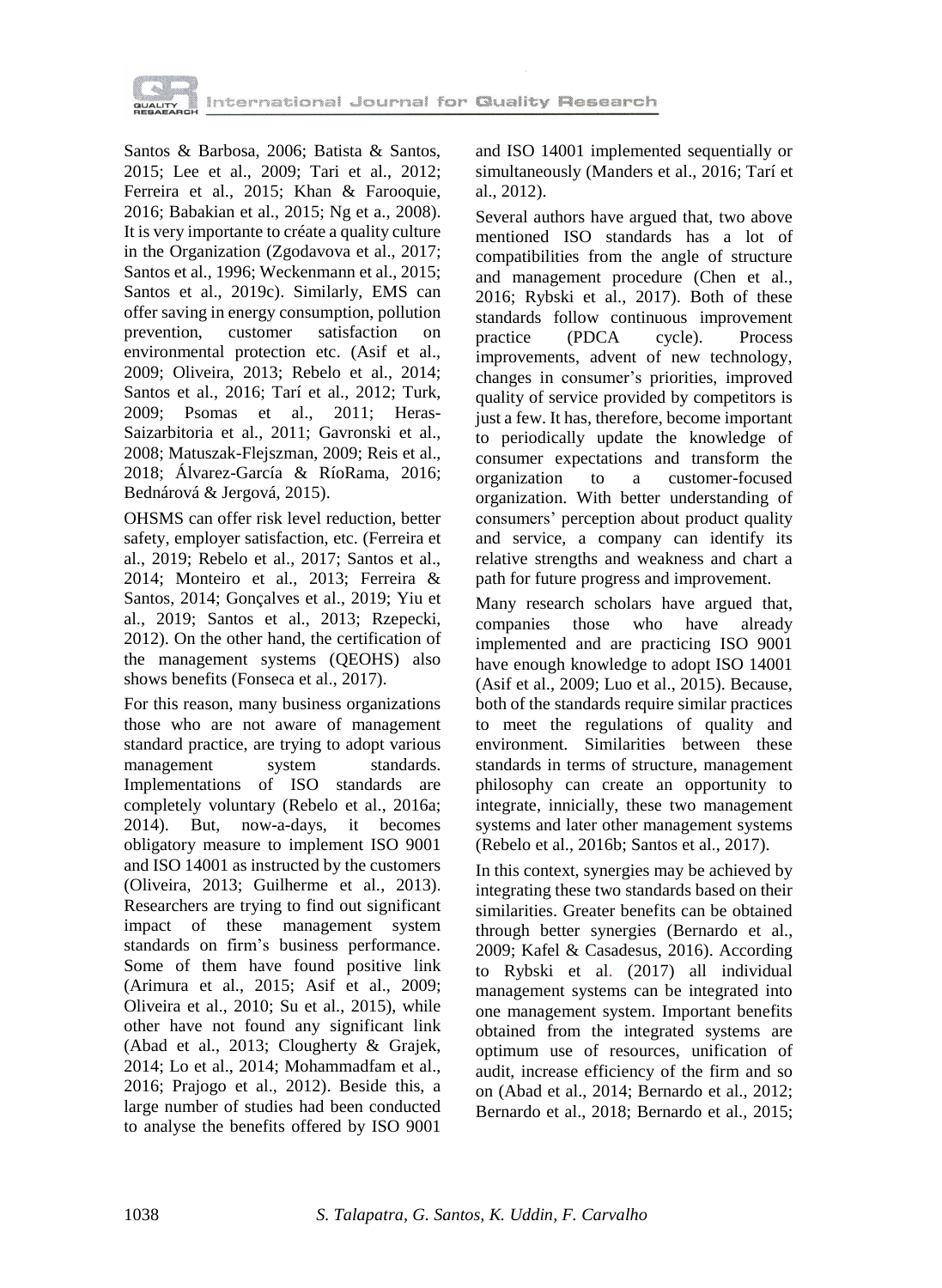

Mezinska et al., 2015; Santos et al., 2011).

Implementation of individual management system standards in an integrated way leads to achieve several benefits. So far our knowledge go, limited literature review has taken any attempt to prepare a comprehensive list of benefits offered by integrated management system. This is an important issue from both academic and managerial point of view. Therefore, contribution of this study covers both academic and managerial perspectives. First come to the point of academic perspectives, this study will increase the present knowledge regarding the benefits of integrated management system. Several benefits have been found from the previous literature and has prepared a comprehensive list of benefits obtained from integrated management systems. This could be a guideline of future studies. Second come to the point of managerial perspectives, the knowledge of benefits offered by integrated management system could help the manager to identify the level of integration of their firms.

An important element in the PAS 99 specification is the structure of documentation, especially the point about the basis requirement of documentation built. An important requirement of PAS 99 is the obligation to establish, conduct audits by the organizations plan of an integrated management system, which should be based on the most important aspects of the management system and include: Review of the organization; The frequency of audits; Мethodology and competence of auditors for auditing the individual systems; Reporting; Risk management in the organization. Organizations that exhibit a greater degree of integration of management systems in a complete way also try to integrate and plan audits.

The main aim of this work is to prepare a comprehensive list of benefits offered by Integrated Management System (IMS) discussed in the previous literature.

The present study has the following structure. Background of the main benefits of integrated management system is highlighted in the first section. In the methodology section, strategy of research has been described. In the result section, main benefits of integration are presented. In conclusion section, direction of future research has been presented.

### **2. Literature review**

Management and development of human resources is becoming increasingly important due to the new place and role of a human in all social processes and in the management of those. Motivation and employee satisfaction become the basis of occupation of modern human resource management because only the construction of quality motivational system can help the organization to increase its competitive ability and value of the company. In today's globalized economy, firms are facing ever increasing market challenges (Ardito et al., 2015). Hence, new ideas must be constantly sought to develop new products, new methods of reducing costs and improving, in particular, the quality of products and services, to reduce environmental impacts, as well as, to promote the health and well-being of its employees (Santos et al., 2018b). To this end, several organizations integrate their main management systems, namely the QMS (Quality Management System), EMS (Environmental Management System) and the OSHMS (Occupational Hygiene and Safety Management System). But according Feldam and Flórida (1994), since the sixteenth century, and perhaps before, the fortunes of regions and nations have depended on new ideas and new products that energized these places and facilitated their economic growth. If Innovation is one of the keys to prosperity, then precisely how this happens - how a region breaks with convention and introduces new quality products – is a question of some significance. This idea is reinforced by Acemoglu and Robinson (2013), who stated that "the great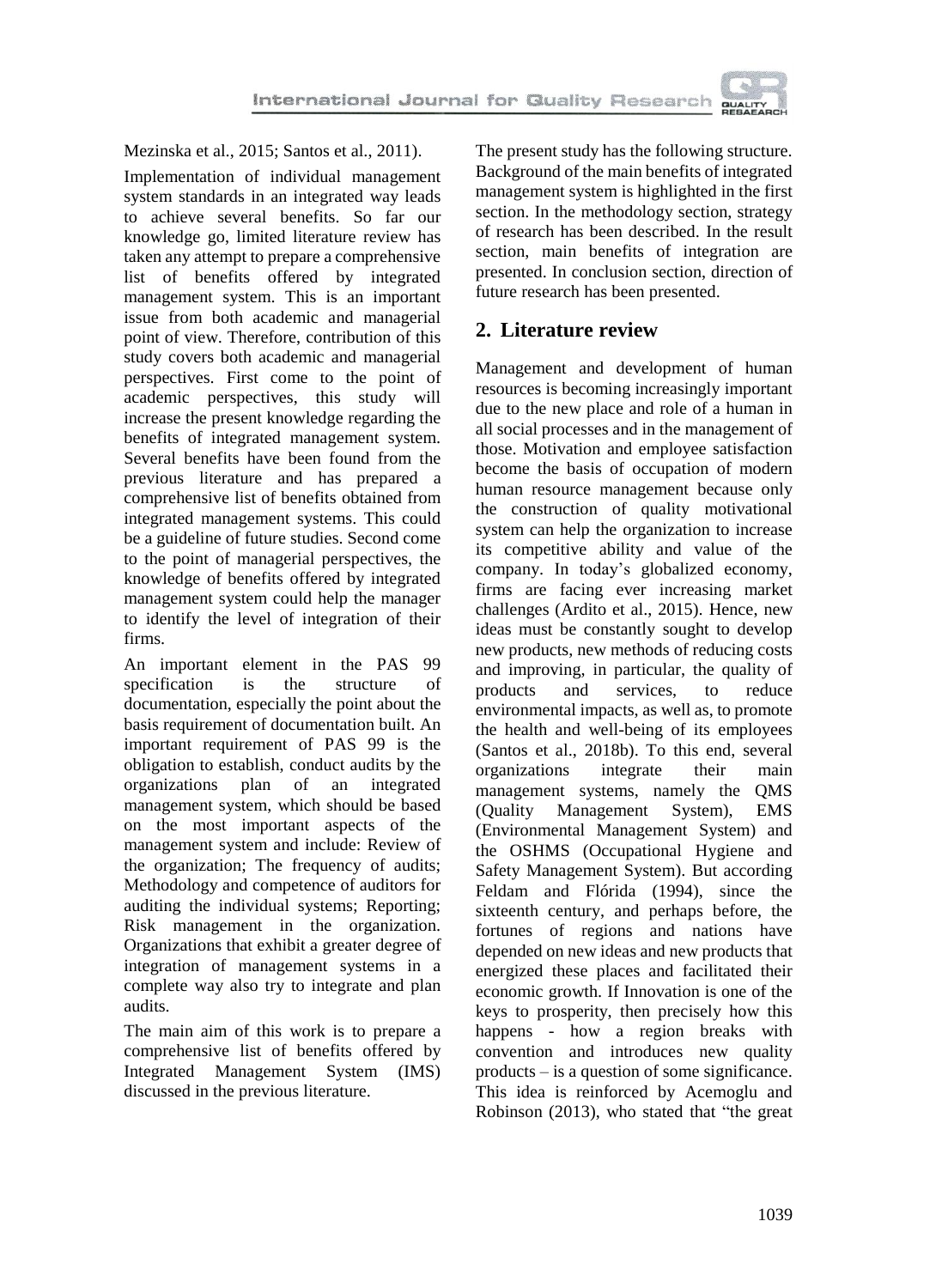

inequality of the present world, which emerged in the nineteenth century, was caused by the unequal diffusion of technologies and industrial production". Schwab (2016), states that today, the lesson of the first industrial revolution still remains valid: the extent to which society adopts technological innovation is the main determinant of progress. Hence, innovation is seen as a competitive advantage that many companies use to assure continuity and success of their business, in dynamic markets, always taking into account the quality of the products, the respect for the environmental rules, as well as the well-being of all the employees of the organization. Hence, innovation is seen as a competitive advantage that many companies use to assure continuity and success of their business, in dynamic markets. As such, the design of new ideas is the starting point for innovation (Trott, 2005). A new idea in itself, though interesting, is not an invention or an innovation, it is just a concept or a thought or a compilation of thoughts. But it is important for quality, the environment, the safety and innovation. In Developing Countries, engineering and innovation are more evident in production processes rather than in product design. It is certain that production creates jobs and this is good for developing countries. But the largest share of value created is for the economies that project/design and develop new products. This is one of the main reasons why the economies of poor or developing countries are almost always in crisis (Santos et al., 2019c).

Appreciating integration of different management systems has own strategic and tactical component. Strategic component refers to decision about management system integration,"core integration" definition, defining integration and procedures, with obligational determination of goals and management system integration strategy. Tactical component refers to plan making and program integration, surveying management system integration procedure, making decisions in particular control points and reporting for strategic level.

When an organization decide to integrate their management systems, they achieve a better efficiency related to more efficient management of multiple management systems, as well as, improving external image<br>and relationship with stakeholders. and relationship with stakeholders. Motivation encourages creativity, innovation, professional development of employees and is the key for high business standards.

Bernardo et al. (2015) conducted a literature in the web of science, Scopus and Emerald database to identify the benefits arising from implementation and use of IMS. 18 empirical studies were analysed and result shows that, companies which integrate their management systems have obtained more benefits when compared to separate management system. Among the IMS benefits this study has highlighted the followings.

The simplification achieve in the process leads to less confusion, redundancy, conflict in documentation and bureaucracy (Bernardo et al., 2015; Gianni & Gotzamani, 2015; Su et al., 2015). Better definition of management responsibility and authority also reduce less confusion (Abad et al., 2013; Clougherty & Grajek, 2014; Simon et al., 2014). Unification of audit both internal and external ensures better use of audit result and reduces cost through avoidance of duplication of effort (Abad et al., 2013; Arimura et al., 2015; Barbosa et al., 2018; Oliveira et al., 2010). Organization began to conceive integrated procedures in order to make their process simple (Arimura et al., 2015; Asif et al., 2013; Manders et al., 2016; Nunhes & Oliveira, 2018). Integration of documents requires extra effort initially, but offer many benefits in long run.

IMS will give better risk management. In IMS risk are more likely to be identified and treated when process are reviewed from all angles. Elimination of these would have direct benefits (Mohammadfam et al., 2016; Prajogo et al., 2012; Rebelo et al., 2014). Integrated approach of risk management and control will lead to optimum allocation of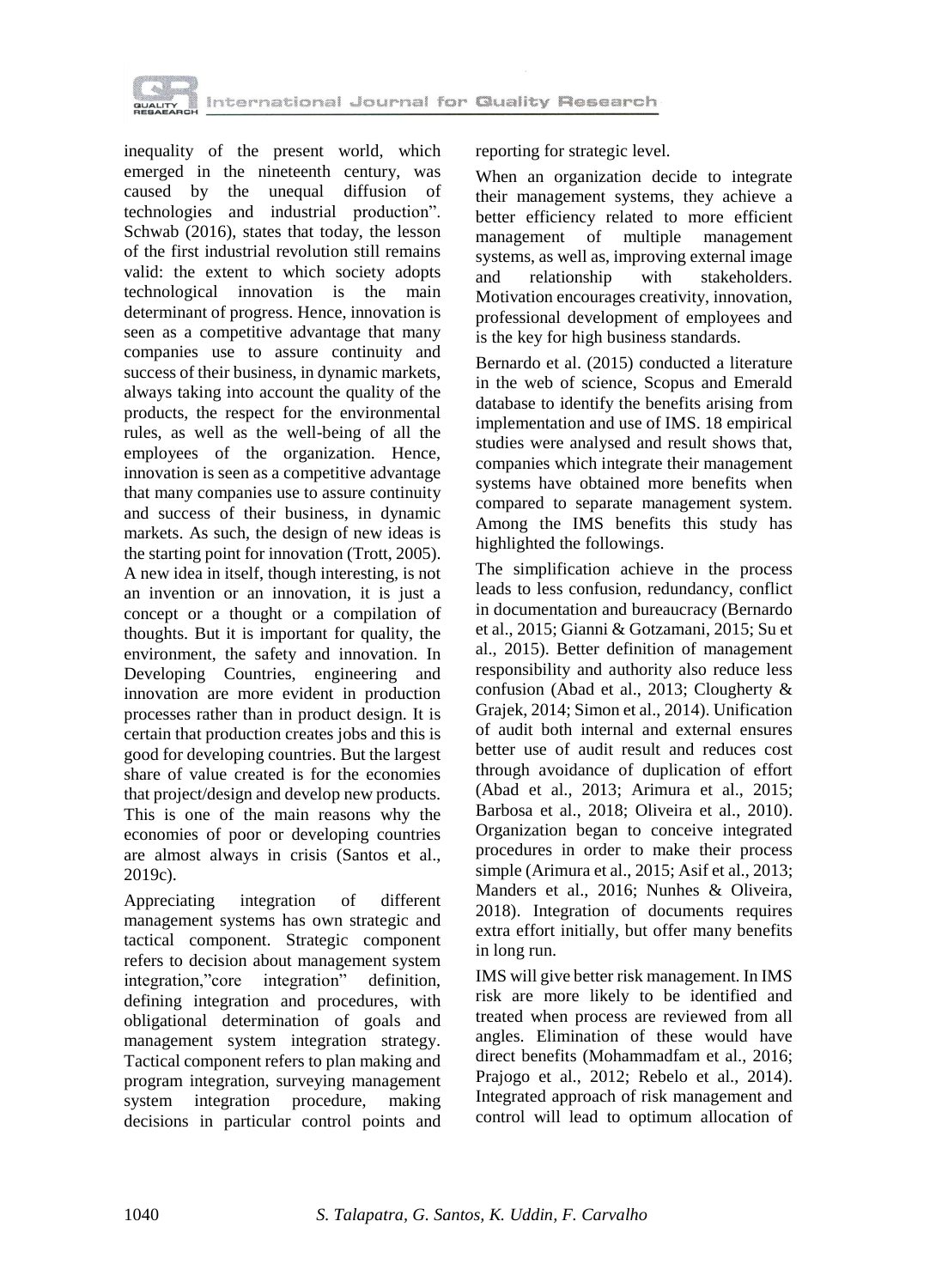

resources for it. IMS can provide a better opportunity for good communication (Carvalho et al., 2015; Nunhes & Oliveira, 2018; Carvalho et al., 2019). Effective communication is a key element for efficient management (Carvalho et al., 2019). Holistic view of IMS is important to achieve objectives (Abad et al., 2013; Arimura et al., 2015; Bernardo et al., 2017; Manders et al., 2016; Rebelo et al., 2014). Improve management and process transparency leading to more efficient and effective management review.

When the management systems are united, increased profitability is attained through lowering cost, better risk control and creativity (Oliveira et al., 2010; Gianni et al., 2017; Guilherme et al., 2013; Su et al., 2015; Nunhes & Oliveira, 2018). Greater computability and alignment of current standards facilities easier decision–making.

IMS promoting a sustainable success in business by efficient management and fulfil the requirements of all stakeholders (Abad et al., 2013; Oliveira, 2013; Mohammadfam et al., 2016; Nunhes et al., 2018; Prajogo et al., 2012; Santos et al., 2011; Carvalho et al., 2018; Carvalho et al., 2019).

# **3. Methodology**

This study has performed a literature review to find out all possible benefits offered by integrated management system. This study has included the information regarding the benefits of IMS discussed in the previous research articles. This study has also reviewed several empirical studies of IMS.

### **3.1.Strategy of literature review**

Four electronic databases (Web of science, Science direct, Scopus and Emerald) were utilized for searching the article related to benefits of IMS (quality, environment and safety). Strategy followed for searching articles is keyword searching Strategy. The key words used for searching the articles are "integrated management" or "IMS", and "Benefits", "implementation". Electronic databases search result show the research articles containing text words present in the title or abstract in the article.

### **3.2.Selection of articles**

Total 323 academic research articles were identified from the year 2008 to 2018. In order to identify relevant articles, title and abstract of identified articles were checked by the authors. A criterion that was set to include a paper in the review was; paper containing benefits of integrated management system. Excluding criteria was; benefit offered by individual management systems. Study regarding the firm performance analysis was also excluded from this study. Finally, 57 articles had successfully passed out from inclusion /exclusion criteria. 42 of them were cited in table 1. On the other hand, we find other publications that meet the search criteria but are not indexed to the databases referred (see, e.g., Kafel, 2016, 2015; Forbes & Walker, 2016; Kania & Spilka, 2016; El Khachab et al., 2015; Marić et al., 2012; Raišiene, 2011). These, among others, are part of the references. They helped us to find the main benefits of Management Systems Integration (Quality, Environment and Safety).

## **4. Results**

Benefits of IMS are presented in the table 1. According to the study, two important benefits were obtained from integrated management system. They are improving company image (Arimura et al., 2015; Asif et al., 2013; Guilherme et al., 2013; Rebelo et al., 2014; Jewalikar & Shelke, 2017; Samy et al., 2015; Soler & Fernández, 2014; Simon et al., 2012), improvement of efficiency (Chen et al., 2016; Clougherty & Grajek, 2014; Lo et al., 2014; Luo et al., 2015; Rebelo et al., 2014; Oliveira et al., 2010; Jewalikar & Shelke, 2017; Domingues et al., 2015; Samy et al., 2015; Simon et al., 2012; Soler & Fernández, 2014).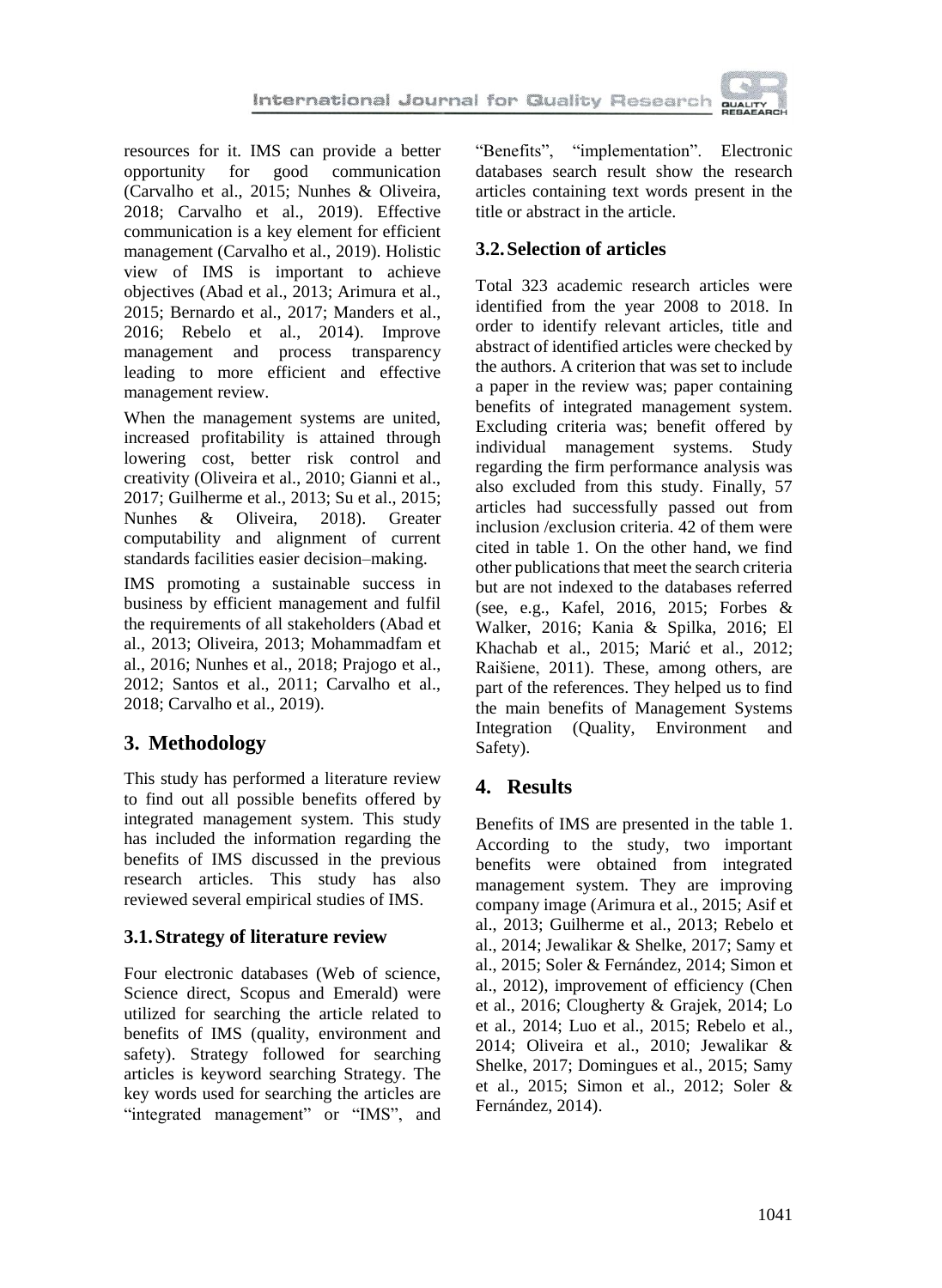

| $\overline{SI}$ .<br>No. | <b>Benefits</b>                      | References                                                 |
|--------------------------|--------------------------------------|------------------------------------------------------------|
| 1                        | Enhance the reputation of the        | Bernardo et al. (2018); Rybski et al. (2017); Jewalikar    |
|                          | organization to its stakeholders     | and Shelke (2017); Carvalho et al. (2015); Samy et al.     |
|                          |                                      | (2015); Simon et al. (2012)                                |
|                          |                                      | Nunhes et al. (2018); Manders et al. (2016); Carvalho et   |
| $\overline{c}$           | Contribute integrated approach for   |                                                            |
|                          | risk management in business          | al. (2015); Prajogo et al. (2012); Nouri et al. (2010)     |
| 3                        | Increase the capacity of the         | Nunhes and Oliveira (2018); Bernardo et al. (2015);        |
|                          | organization to attain objective     | Mezinska et al. (2015); Samy et al. (2015)                 |
| $\overline{4}$           | Provide better alignment of          | Nunhes et al. (2017); Jewalikar and Shelke (2017);         |
|                          | strategic, tactical, and operational | Gianni and Gotzamani (2015); Carvalho et al. (2015);       |
|                          | policies and objectives              | Domingues et al. (2015); Samy et al. (2015); Simon et al.  |
|                          |                                      | (2012)                                                     |
| 5                        | Better decision-making               | Gianni et al. (2017); Oliveira (2013); Prajogo et al.      |
|                          |                                      | (2012)                                                     |
| 6                        | Ensure optimum use of various        | Bernardo et al. (2017); Jewalikar and Shelke (2017);       |
|                          | resources                            | Kafel and Casadesús (2016); Manders et al. (2016);         |
|                          |                                      | Domingues et al. (2015); Samy et al. (2015)                |
| 7                        | Provide competitive advantages       | Barbosa et al. (2018); Jewalikar and Shelke (2017);        |
|                          | from synergies of different          | Domingues et al. (2015); Samy et al. (2015); Rebelo et     |
|                          | management policies                  | al. (2014); Oliveira (2013);                               |
| 8                        | Improve the compliance of            | Jewalikar and Shelke (2017); Rebelo et al. (2016a);        |
|                          |                                      |                                                            |
|                          | legislation                          | Mezinska et al. (2015); Domingues et al. (2015); Samy et   |
|                          |                                      | al. (2015); Oliveira (2013)                                |
| 9                        | Enhance collaboration inside and     | Ribeiro et al. (2017); Mezinska et al. (2015); Samy et al. |
|                          | outside the organization             | (2015); Soler and Fernández (2014)                         |
| 10                       | Develop inter-relationship among     | Nunhes and Oliveira (2018); Rybski et al. (2017);          |
|                          | stakeholders                         | Jewalikar and Shelke (2017); Gianni and Gotzamani          |
|                          |                                      | (2015); Samy et al. (2015); Soler and Fernández (2014);    |
|                          |                                      | Simon et al. $(2012)$                                      |
| 11                       | Reduce duplication of documents,     | Jewalikar and Shelke (2017); Rebelo et al. (2016a); Samy   |
|                          | records, and making them simple      | et al. (2015); Domingues et al. (2015); Almeida et al.     |
|                          |                                      | (2012); Bernardo et al. (2012); Zeng et al. (2011); Hasle  |
|                          |                                      | and Zwetsloot (2011)                                       |
| 12                       | Increase in profit margins           | Jewalikar and Shelke (2017)                                |
| 13                       | Eliminate hostilities, doubt, and    | Jewalikar and Shelke (2017); Kafel and Casadesús           |
|                          | redundancy among the                 | (2016); Luo et al. (2015); Gianni and Gotzamani (2015);    |
|                          | management standards                 | Domingues et al. (2015); Samy et al. (2015)                |
| 14                       | Provide greater compatibility of     | Bernardo et al. (2018); Jewalikar and Shelke (2017);       |
|                          | several management systems           | Domingues et al. (2015); Samy et al. (2015); Clougherty    |
|                          |                                      | and Grajek (2014); Zeng et al. (2011)                      |
| 15                       | Lowering the implementation and      | Jewalikar and Shelke (2017); Rebelo et al. (2016a);        |
|                          | management cost of IMS               | Domingues et al. (2015); Samy et al. (2015); Asif et al.   |
|                          |                                      | (2013); Oliveira (2013); Zeng et al. (2011); Nouri et al.  |
|                          |                                      | (2010)                                                     |
| 16                       |                                      | Nunhes and Oliveira (2018); Rybski et al. (2017);          |
|                          | IMS is helpful to attain             |                                                            |
|                          | sustainability in business           | Bernardo et al. (2017); Jewalikar and Shelke (2017);       |
|                          |                                      | Domingues et al. (2015); Samy et al. (2015)                |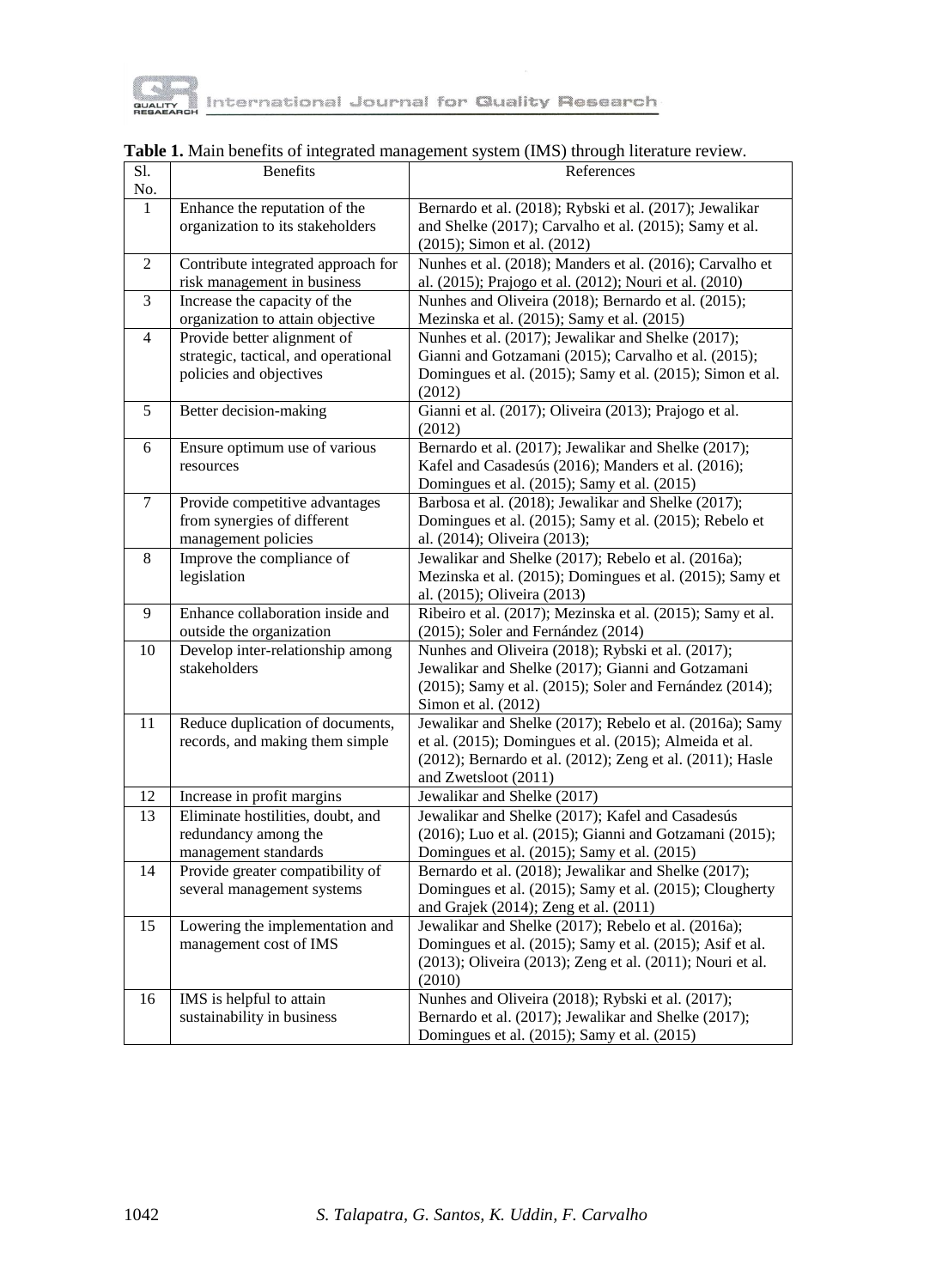

| SI.      | <b>Benefits</b>                                               | References                                                                                               |
|----------|---------------------------------------------------------------|----------------------------------------------------------------------------------------------------------|
| No.      |                                                               |                                                                                                          |
| 17       | Improve process performance and                               | Nunhes and Oliveira (2018); Jewalikar and Shelke                                                         |
|          | simplify tasks                                                | (2017); Bernardo et al. (2015); Mezinska et al., (2015);                                                 |
|          |                                                               | Domingues et al. (2015); Samy et al. (2015)                                                              |
| 18       | Provide wonderful and easier                                  | Gianni et al. (2017); Jewalikar and Shelke (2017);                                                       |
|          | communication                                                 | Samy et al. (2015); Soler and Fernández (2014);                                                          |
| 19       | Improvement of organizational                                 | Almeida et al. (2012); Simon et al. (2012)<br>Bernardo et al. (2018); Samy et al. (2015); Soler and      |
|          | culture                                                       | Fernández (2014); Asif et al. (2013); Oliveira (2013);                                                   |
|          |                                                               | Simon et al. (2012)                                                                                      |
| 20       | Better imitative to arrange employee                          | Jewalikar and Shelke (2017); Rebelo et al. (2016a);                                                      |
|          | training                                                      | Domingues et al. (2015); Samy et al. (2015); Abad et                                                     |
|          |                                                               | al. (2013)                                                                                               |
| 21       | Optimization of training activities                           | Manders et al. (2016); Domingues et al. (2015); Samy                                                     |
|          | through unification of training                               | et al. (2015); Rebelo et al. (2014); Oliveira (2013)                                                     |
| 22       | Better employee motivation and                                | Bernardo et al. (2017); Jewalikar and Shelke (2017);                                                     |
|          | greater participation in team work                            | Carvalho et al. (2015); Samy et al. (2015); Abad et al.                                                  |
|          |                                                               | (2014); Simon et al. (2012); Santos et al. (2011)                                                        |
| 23       | Ensure adequate number of                                     | Barbosa et al. (2018); Samy et al. (2015)                                                                |
|          | competent workforce                                           |                                                                                                          |
| 24       | Improve productivity and                                      | Jewalikar and Shelke (2017); Kafel and Casadesús                                                         |
|          | organization efficiency                                       | (2016); Domingues et al. (2015); Samy et al. (2015);<br>Soler and Fernández (2014); Simon et al. (2012); |
|          |                                                               | Oliveira et al. (2010); Bernardo et al. (2009)                                                           |
| 25       | Yielding the ability to add a new                             | Nunhes et al. (2018); Domingues et al. (2015); Samy et                                                   |
|          | management standards                                          | al. (2015); Soler and Fernández (2014); Simon et al.                                                     |
|          |                                                               | (2012); To et al., 2012                                                                                  |
| 26       | More precise clarification of                                 | Manders et al. (2016); Samy et al. (2015); Simon et al.                                                  |
|          | authority and responsibility in new                           | (2012)                                                                                                   |
|          | management system                                             |                                                                                                          |
| 27       | Better utilization audit results in                           | Ribeiro et al. (2017); Samy et al. (2015); Simon et al.                                                  |
|          | control procedures                                            | (2012)                                                                                                   |
| 28       | Unification of external audit                                 | Jewalikar and Shelke (2017); Kafel and Casadesús                                                         |
|          |                                                               | (2016); Domingues et al. (2015); Samy et al. (2015);                                                     |
|          |                                                               | Oliveira (2013); Asif et al. (2009)                                                                      |
| 29<br>30 | Greater robustness and agility                                | Bernardo et al. (2018); Carvalho et al. (2015)                                                           |
|          | Better utilization of creativity and<br>innovation efficiency | Nunhes and Oliveira (2018); Hernandez-Vivanco et al.<br>(2018); Oliveira (2013)                          |
| 31       | Improve the image of the                                      | Jewalikar and Shelke (2017); Samy et al. (2015); Soler                                                   |
|          | organization                                                  | and Fernández (2014); Simon et al. (2012)                                                                |
| 32       | Simplify the certification process                            | Domingues et al. (2015); Samy et al. (2015); Zeng et                                                     |
|          |                                                               | al. (2011)                                                                                               |
| 33       | Facilitate the continuous                                     | Samy et al. (2015); Zeng et al. (2011); Nouri et al.                                                     |
|          | improvement                                                   | (2010)                                                                                                   |
| 34       | Promotes the sustainable                                      | Rebelo et al. (2016a); Mezinska et al. (2015); Samy et                                                   |
|          | development                                                   | al. (2015)                                                                                               |

| Table 1. Main benefits of integrated management system (IMS) through literature review |  |
|----------------------------------------------------------------------------------------|--|
| (continued)                                                                            |  |

Some other studies have highlighted the following benefits. They are optimum use of resources (Abad et al., 2013; Arimura et al.,

2015; Bernardo et al., 2009; Chen et al., 2016; Kafel & Casadesus, 2016; Manders et al., 2016; Jewalikar & Shelke, 2017; Domingues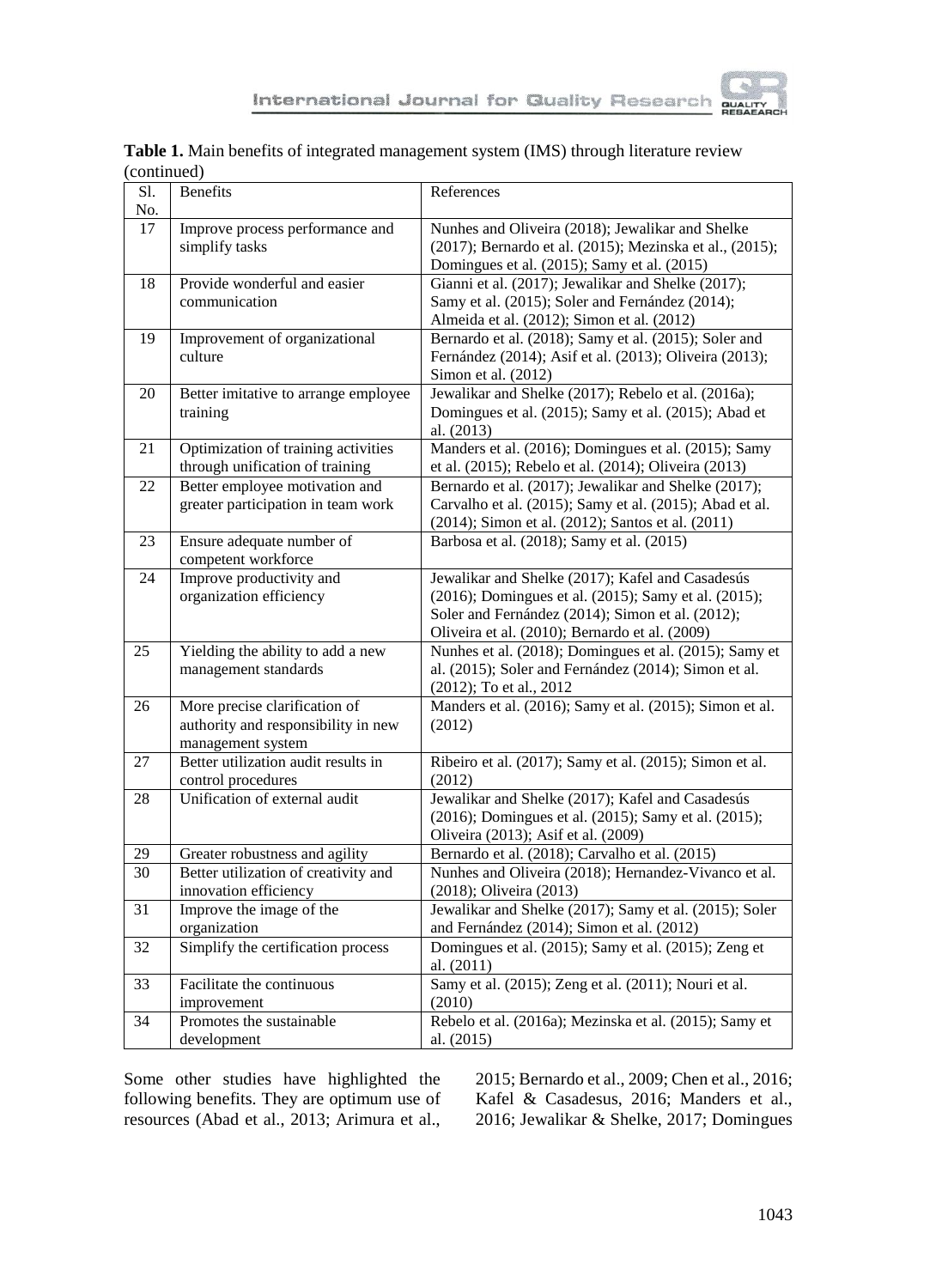

et al., 2015; Samy et al., 2015), better communication (Abad et al., 2014, 2013; Asif et al., 2009; Bernardo et al., 2015; Chen et al., 2016; Kafel & Casadesus, 2016; Jewalikar & Shelke, 2017; Samy et al., 2015; Simon et al., 2012; Soler & Fernández, 2014), reduction of cost (Abad et al., 2013; Arimura et al., 2015; Bernardo et al., 2009; Bernardo et al., 2015; Chen et al., 2016; Mežinska et al., 2015; Rebelo et al., 2014; Jewalikar & Shelke, 2017; Domingues et al., 2015; Samy et al., 2015; Zeng et al., 2011).

Some research scholars have argued that, shearing of resources reduce the effort of duplication (Abad et al., 2013; Prajogo et al., 2012; Jewalikar & Shelke, 2017; Domingues et al., 2015; Samy et al., 2015; Zeng et al., 2011). Many authors like Bernardo et al. (2018) and Nunhes et al. (2018), have argued that, in IMS implementation, common elements are implemented in shared way.

Most important benefits close to human resource management, are employee training (Abad et al., 2013; Asif et al., 2013; Oliveira et al., 2010; Su et al., 2015; Jewalikar & Shelke, 2017; Domingues et al., 2015; Samy et al., 2015), employee involvement (Arimura et al., 2015; Asif et al., 2009; Bernardo et al., 2012; Chen et al., 2016; Kafel & Casadesus, 2016; Lo et al., 2014; Mohammadfam et al., 2016; Jewalikar & Shelke, 2017; Samy et al., 2015; Simon et a., 2012), team work (Abad et al., 2013; Chen et al., 2016; Oliveira et al., 2010; Guilherme et al., 2013; Rebelo et al., 2014; Samy et al., 2015; Simon et a., 2012; Soler & Fernández, 2014).

Some other researchers have argued that, integrated management system provides simplification of process which leads to reduction of confusion (Abad et al., 2013; Arimura et al., 2015; Bernardo et al., 2012; Bernardo et al., 2018; Oliveira et al., 2010; Manders et al., 2016; Jewalikar & Shelke, 2017; Domingues et al., 2015; Samy et al., 2015; Zeng et al., 2011), redundancy (Arimura et al., 2015; Asif et al., 2013; Guilherme et al., 2013; Mohammadfam et al., 2016; Domingues et al., 2015; Samy et al.,

2015), and bureaucracy (Abad et al., 2013; Bernardo et al., 2012; Chen et al., 2016; Kafel & Casadesus, 2016; Luo et al., 2015; Rybski et al., 2017; Jewalikar & Shelke, 2017; Domingues et al., 2015; Samy et al., 2015).

According to Zeng et al. (2011), the IMS simplify the certification process and facilitates the continuous improvement.

Other studies have highlighted the benefits related to audit. They are unification of audit (Bernardo et al., 2015, 2012, 2009; Kafel & Casadesus, 2016; Mežinska et al., 2015; Simon et al., 2014; Jewalikar & Shelke, 2017; Domingues et al., 2015; Samy et al., 2015;), better utilization of audit result (Bernardo et al., 2012; Luo et al., 2015; Mezinska et al., 2015; Samy et al., 2015; Simon et al., 2012), reduction of resource and time (Abad et al., 2013; Asif et al., 2013; Oliveira et al., 2010; Prajogo et al., 2012; Jewalikar & Shelke, 2017; Domingues et al., 2015; Samy et al., 2015).

According to some research scholars, such as Nunhes et al. (2018) and Arimura et al. (2015) claim that, integrated management system can bring sustainability in business. Improvement of stakeholder's relationship with firm and their satisfaction are the two important benefits highlighted by several authors (Bernardo et al., 2015; Carvalho et al., 2015; Nunhes & Oliveira, 2018; Rebelo et al., 2016a, 2014; Ribeiro et al., 2017; Simon et al., 2014; Jewalikar & Shelke, 2017, Samy et al., 2015; Simon et al., 2012). Today, customers are increasingly demanding (Bravi et al., 2017). It is necessáry to meet all their requirements to do good business when technologies are always improving (Bravi et al., 2018) to ptomote a better quality of life (Felix, Santos, Barroso, & Silva, 2018; Doiro et al., 2017).

Customer satisfaction is consumers' perception about a product or service that a supplier has met or exceeded their expectations. With the increase in volume and complexity of retail business, the need for further improvement has become steeper and faster too. In matters of product quality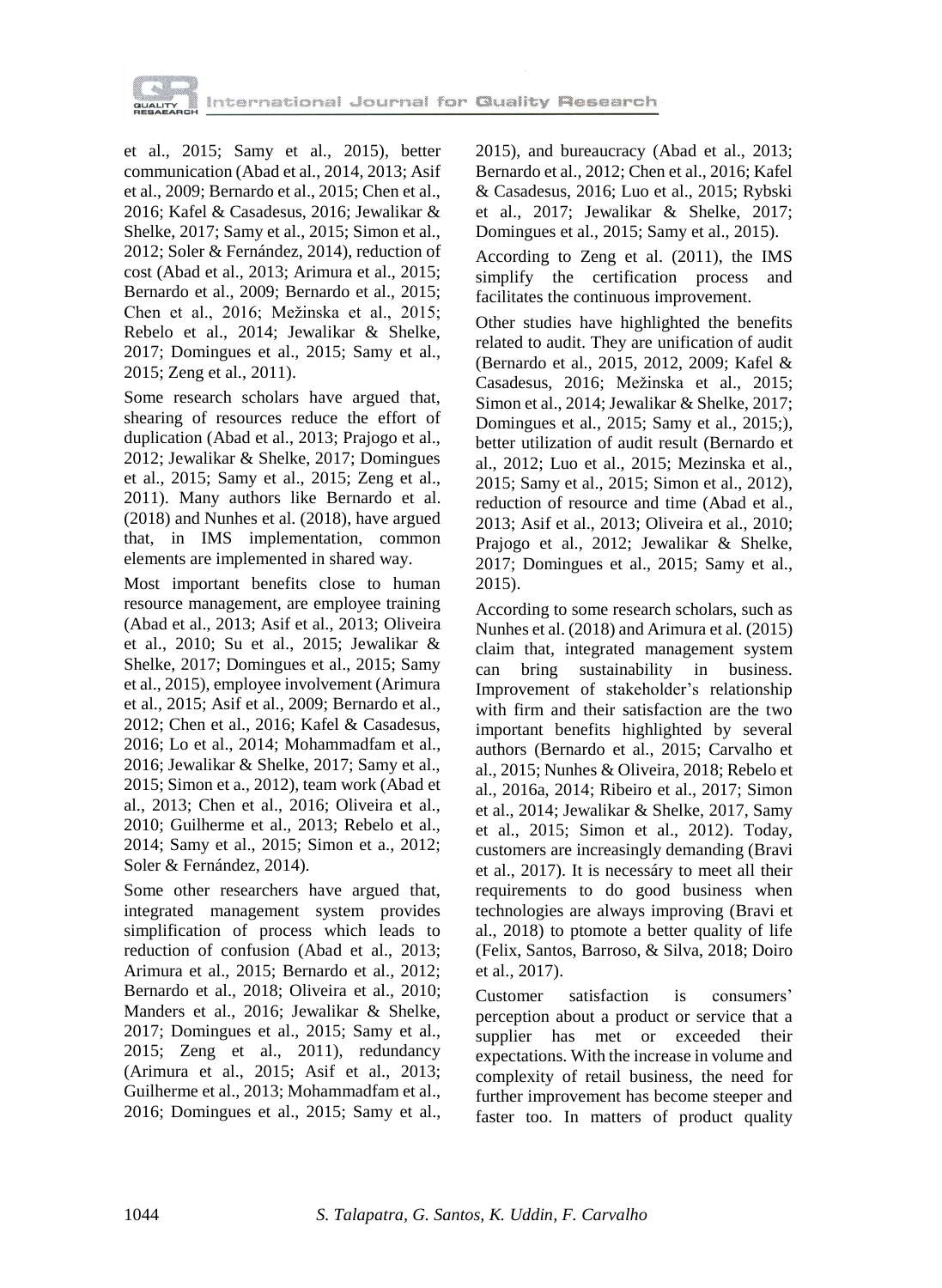

offered by several companies, there exists a strong link among consumer perception, their satisfaction level and retention for the company. Thus, customer satisfaction is the fundamental driver of business sustainability. This requires important ideas (Santo et al., 2018b) and a system that promotes good education (Santos et al., 2019b). According to Al-Hemyari & Al-Sarmi (2017) it is well known that the higher education sector in the global economy is a prime operator in the areas of economic development, competition and expansion. In addition, the students and graduates of the higher education sector compose the human capital and the future labor force in the world. Hence, in order to<br>improve "critical thinking". "complex" improve "critical thinking", reasoning", "planning skills", "organizing skills", "judging skills" and "employability skills" of graduates, developing HEIs (Higher Education Institutions) in any country must meet some institutional conditions and requirements (Al-Hemyari & Al-Sarmi, 2017).

In short, the IMS promotes various external and internal benefits in the organizations (Jewalikar & Shelke, 2017; Domingues et al., 2015; Samy et al., 2015).

## **5. Conclusion**

Several relevant conclusions can be drawn

from this literature revision about IMS. In first place, it confirms that many companies around the world follow the integration rules. Integration of the referred Management Systems of companies bring advantages in terms of: (i) Enhance the reputation of the organization to its stakeholders; (ii) Contribute for integrated approach for risk management in business; (iii) Increase the capacity of the organization to attain objective; (iv) Provide better alignment of strategic, tactical and operational policies and objectives; (v) Provide competitive advantages from synergies of different management policies; (vi) Eliminate hostilities, doubt and redundancy among the management standards; (vii) Improve the sustainability in business; (viii) Improve of organizational culture; (ix) Improve productivity and organization efficiency; (x) Promotes the sustainable development in the organizations. And more: multiple systems with the same goals; reduction of management costs; better definition of management responsibilities and authority; improved external image of the company.

Regarding direction of future research, it can be done a study/review with more articles. But the result should not be very different from that presented in this paper. Can only be optimized, because it is always possible to improve.

## **References:**

- Abad, J., Dalmau, I., & Vilajosana, J. (2014). Taxonomic proposal for integration levels of management systems based on empirical evidence and derived corporate benefits*. Journal of cleaner production*, *78*(1), 164-173. doi: 10.1016/j.jclepro.2014.04.084
- Abad, J., Lafuente, E., & Vilajosana, J. (2013). An assessment of the OHSAS 18001 certification process: Objective drivers and consequences on safety performance and labour productivity. *Safety Science*, *60*(1), 47-56. doi: 10.1016/j.ssci.2013.06.011
- Acemoglu, D., & Robinson, J. A. (2013). *Why Nations Fail* (Portuguese version). Lisbon, Portugal: Círculo de Leitores.
- Al-Hemyari, Z. A., & Al-Sarmi, A. M. (2017). HEIS Quality Improvement Through Students Perception: Data Analysis and Robustness of the Results. *International Journal for Quality Research*, *11*(2) 261-278.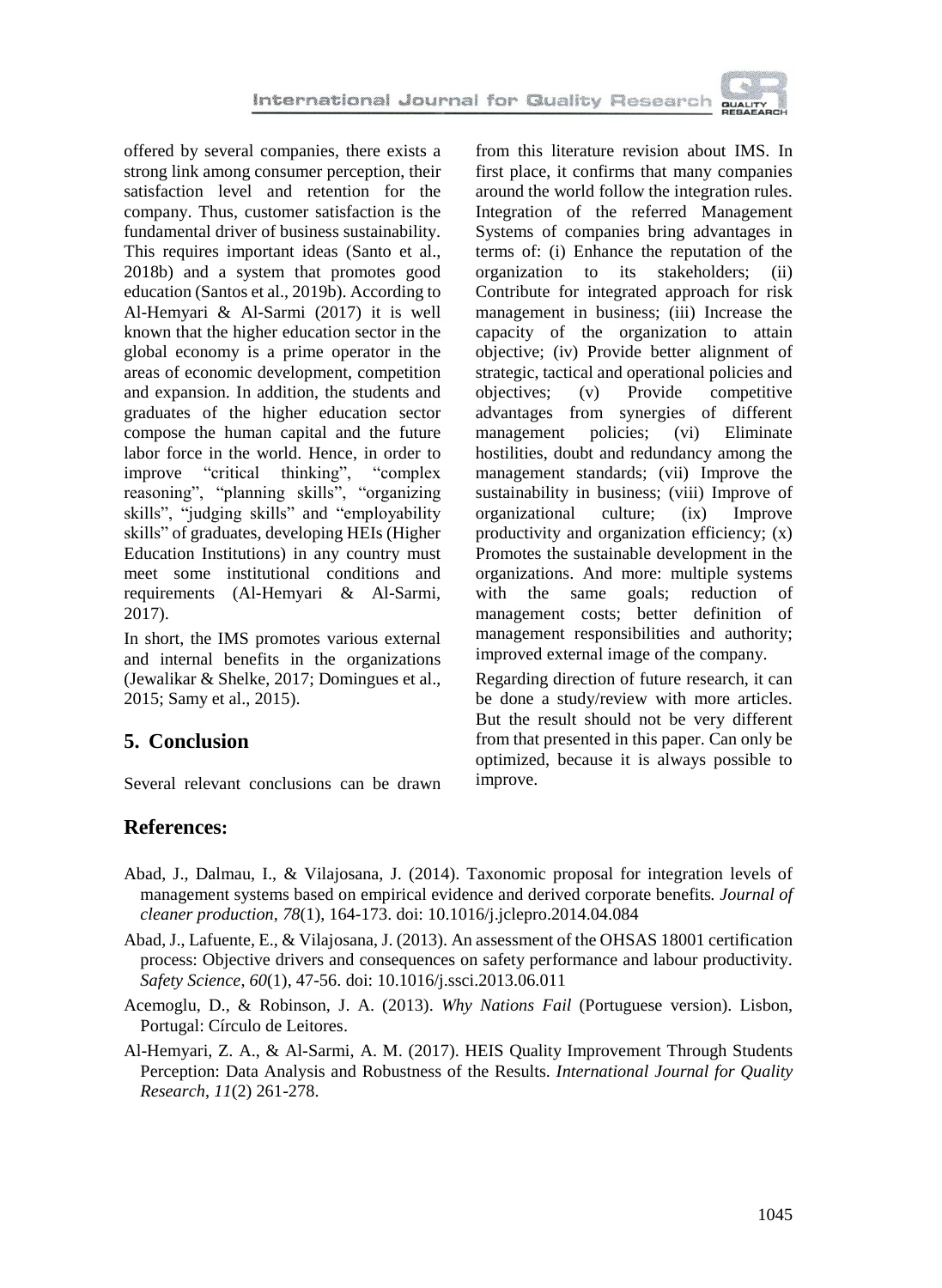

International Journal for Quality Research

- Almeida, J., Sampaio, P., & Santos, G. (2012). *Integrated management systems – quality, environment and health and safety: Motivations, benefits, difficulties and critical success factors*. In *8th International Symposium on Occupational Safety and Hygiene* (SHO 2012), 9 and 10 February, University of Minho, School of Engineering, Guimaraes, Portugal (pp. 26– 32). Retrieved from http://hdl.handle.net/1822/36162
- Álvarez-García, J., & RíoRama, M. C. (2016). Sustainability and EMAS: Impact of motivations and barriers on the perceived benefits from the adoption of standards. *Sustainability*, *8*(10), 1- 16. doi: 10.3390/su8101057
- Araújo, R., Santos, G., Costa, J., & Sá, J. C. (2019). The quality management system as a driver of organizational culture: An empirical study in the Portuguese textile industry. *Quality Innovation Prosperity Journal*, *23*(1), 1-24. doi: 10.12776/qip.v23i1.1132
- Ardito, L., Petruzzelli, A. M., & Albino, V. (2015). From technological inventions to new products: a systematic review and research agenda of the main enabling factors. *European Management Review*, *12*, 113-147.
- Arimura, T. H., Darnall, N., Ganguli, R., & Katayama, H. (2015). The effect of ISO 14001 on environmental performance: Resolving equivocal findings. *Journal of Environmental Management, Forthcoming*, *5*(2), 126-138. doi: 10.1016/j.jenvman.2015.10.032
- Asif, M., Bruijn, E. J., Fisscher, O. A., Searcy, C., & Steenhuis, H. J. (2009). Process embedded design of integrated management systems. *International Journal of Quality & Reliability Management*, *26*(3), 261-282. doi: 10.1108/02656710910936735
- Asif, M., Searcy, C., Zutshi, A., & Fisscher, O. A. (2013). An integrated management systems approach to corporate social responsibility. *Journal of Cleaner Production*, *56*(1), 7-17. doi: 10.1016/j.jclepro.2011.10.034
- Babakian, P., Agoush, L., Foshtamy, S. S., & Rajabi, M. (2015). Benefits of ISO 9001-2008 quality management system on the change of quality indexes effectiveness in the case of three Iranian regional hospitals. *Biomedical and Pharmacology Journal*, *8*(1), 213-218. doi: 10.13005/bpj/601
- Barbosa, L. C. F., Oliveira, O. J., & Santos, G. (2018). Proposition for the alignment of the integrated management system (quality, environmental and safety) with the business strategy. *International Journal for Quality Research,* 12(4), 925–940. doi: 10.18421/IJQR12.04-09
- Batista, I., & Santos, G. (2015). O impacto financeiro das auditorias da qualidade nas empresas Portuguesas. *Revista Produção e Desenvolvimento*, *1*(3), 90–102. doi: 10.32358/ rpd.2015.v1.112
- Bednárová, L., & Jergová, N. (2015). Benefits from Environmental Management System Implementation. *Óbuda University e-Bulletin*, *5*(1), 25-30. Retrieved from http://uniobuda.hu/e-bulletin/Bednarova\_Jergova\_6.pdf
- Bernardo, M., Casadesus, M., & Heras, I. (2009). Management systems integrated audits: An empirical study. *Ingeniería de Organización*, *8*(3), 170-179.
- Bernardo, M., Casadesus, M., Karapetrovic, S., & Heras, I. (2012). Do integration difficulties influence management system integration levels? *Journal of Cleaner Production*, *21*(1), 23- 33. doi: 10.1016/j.jclepro.2011.09.008
- Bernardo, M., Gianni, M., Gotzamani, K., & Simon, A. (2017). Is there a common pattern to integrate multiple management systems? A comparative analysis between organizations in Greece and Spain. *Journal of Cleaner Production*, *151*(1), 121-133. doi: 10.1016/j.jclepro.2017.03.036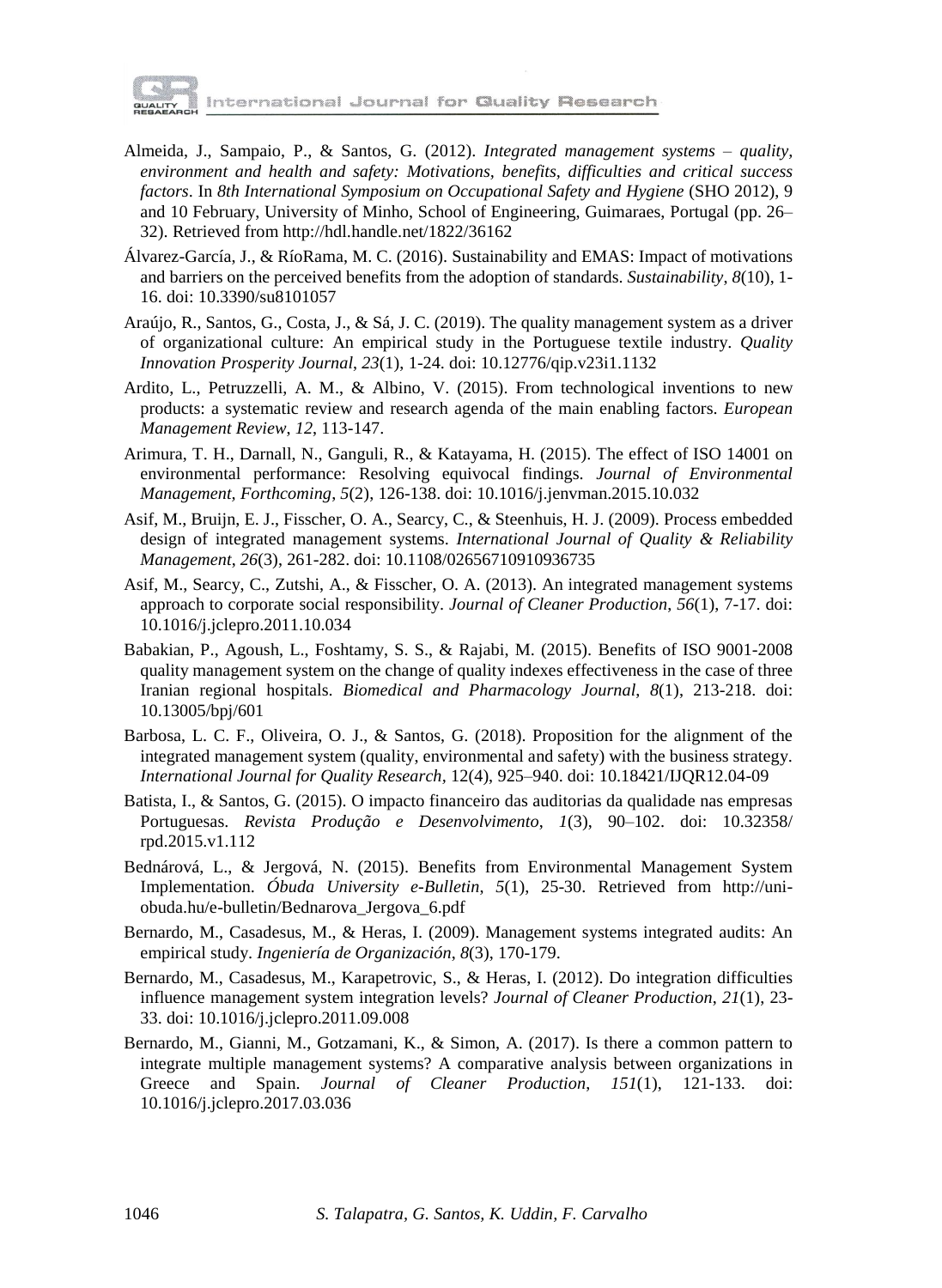

- Bernardo, M., Gotzamani, K., Vouzas, F., & Casadesus, M. (2018). A qualitative study on integrated management systems in a non-leading country in certifications. *Total Quality Management & Business Excellence*, *29*(3-4), 453-480. doi: 10.1080/14783363.2016.1212652
- Bernardo, M., Simon, A., Tarí, J. J., & Molina-Azorín, J. F. (2015). Benefits of management systems integration: A literature review. *Journal of Cleaner Production*, *94*(1), 260-267. doi: 10.1016/j.jclepro.2015.01.075
- Bravi, L., Murmura, F., & Santos, G. (2017). Attitudes and behaviours of Italian 3D prosumer in the era of additive manufacturing. *Procédia Manufacturing*, *[13](http://www.sciencedirect.com/science/journal/23519789/13/supp/C)*, 980-986. doi: 10.1016/j.promfg.2017.09.095
- Bravi, L., Murmura, F., & Santos, G. (2019). The ISO 9001:2015 quality management system standard: Companies' drivers, benefits and barriers to its implementation. *Quality Innovation Prosperity Journal*, *23*(2), 64-82. doi: 10.12776/QIP.V23I2.1277
- Bravi, L., Santos, G., & Murmura, F. (2018). Fabrication laboratories: The [development](https://www.emeraldinsight.com/doi/full/10.1108/JMTM-03-2018-0072) of new business models with new digital [technologies.](https://www.emeraldinsight.com/doi/full/10.1108/JMTM-03-2018-0072) *Journal of Manufacturing Technology Management*, *29*(8), 1332-1357. doi: 10.1108/JMTM-03-2018-0072
- Carvalho, F., Domingues, P., & Sampaio, P. (2019). Communication of commitment towards sustainable development of certified Portuguese organisations: Quality, environment and occupational health and safety. *International Journal of Quality & Reliability Management*, *36*(4), 458-484. doi: 10.1108/IJQRM-04-2018-0099
- Carvalho, F., Santos, G., & Gonçalves, J. (2018). The disclosure of information on Sustainable Development on the corporate website of the certified Portuguese organizations. *International Journal of Quality Research*, *12*(1), 253-276. doi: 10.18421/IJQR12.01-14
- Carvalho, K. M., Picchi, F., Camarini, G., & Edna, M. (2015). Benefits in the implementation of safety, health, environmental and quality integrated system. *International Journal of Engineering and Technology*, *7*(4), 333-338. doi: 10.7763/IJET.2015.V7.814
- Chen, D., Liu, Z., Luo, Z., Webber, M., & Chen, J. (2016). Bibliometric and visualized analysis of emergy research. *Ecological Engineering*, *90*, 285-293. doi: 10.1016/j.ecoleng.2016.01.026
- Clougherty, J. A., & Grajek, M. (2014). International standards and international trade: Empirical evidence from ISO 9000 diffusion. *International Journal of Industrial Organization*, *36*(2), 70-82. doi: 10.1016/j.ijindorg.2013.07.005
- Costa, A. R., Barbosa, C., Santos, G., & Alves, M. R. (2019). Six sigma: Main metrics and R based software for training purposes and practical industrial quality control. *Quality Innovation Prosperity Journal*, *23*(2), 83-99. doi: 10.12776/QIP.V23I2.1278
- Dahlgaard-Park, S. M., & Dahlgaard, J. J. (2007). Excellence 25 years evolution. *Journal of Management History*, *13*(4), 371-393. doi: 10.1108/17511340710819606
- Doiro, M., Fernández, J. F., Félix, M. J., & Santos, G. (2017). ERP-machining centre integration: A modular kitchen production case study. *Procédia Manufacturing*, *13*, 1159-1166. doi: 10.1016/j.promfg.2017.09.178
- Domingues, J. P. T., Sampaio, P., & Arezes, P. M. (2015). Analysis of integrated management systems from various perspectives. *Total Quality Management & Business Excellence*, *26*(11- 12), 1311-1334. doi: 10.1080/14783363.2014.931064
- El Khachab, M., Mardhy, A., Ennaji, M. M., & Kerak, E. (2015). Advantages of integrating management system quality, safety and environment: Case of Moroccan companies. *International Journal of Innovation and Applied Studies*, *12*(3), 593-605. Retrieved from http://www.issr-journals.org/links/papers.php?journal=ijias&application=pdf&article=IJIAS-15-103-23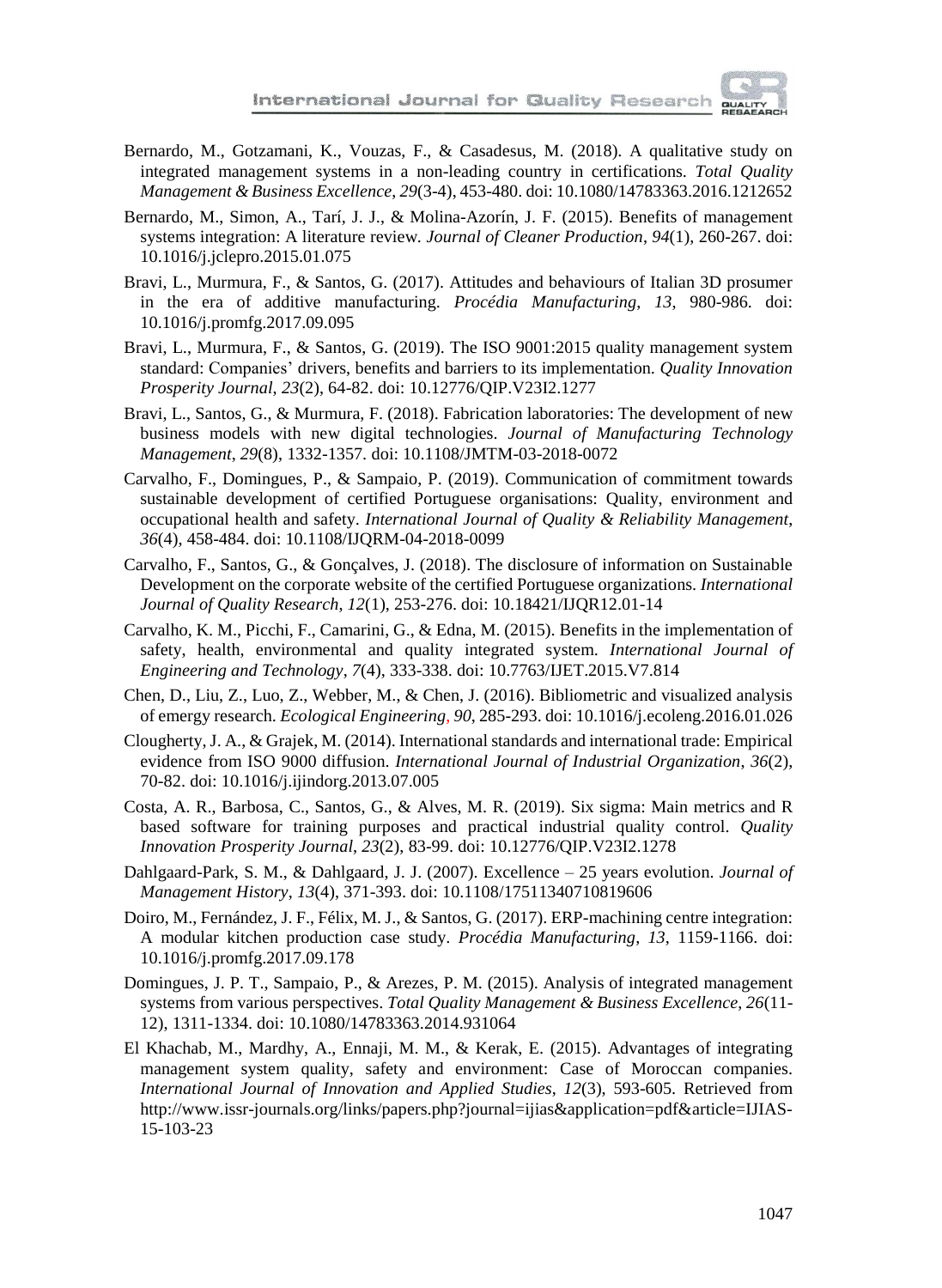

International Journal for Quality Research

- Feldam, M.P. & Flórida, R. (1994). The geographic source of innovation: technological infrastructure and product innovation in United States. *Annals of the Association of American Geographers*, *84*(2), 210-229.
- Ferreira, C. S., Salgado, E. G., Silva, C. E. S., Mello, C. H. P. M., & Sampaio, P. (2015). Reasons and benefits associated with ISO 9001 certification for sugar and ethanol companies. *Independent Journal of Management & Production*, *6*(3), 623-642. doi: 10.14807/ijmp.v6i3.301
- Ferreira, N., & Santos, G. (2014). Simultaneity of risk in the civil site construction: An analysis of accumulated risk. In *Occupational Safety and Hygiene II - Selected Extended and Revised Contributions from the International Symposium Occupational Safety and Hygiene* (SHO 2014), 259-264.
- Ferreira, N., Santos, G., & Silva, R. (2019). Risk level reduction in construction sites: Towards a computer aided methodology – A case study. *Applied Computing and Informatics*, *15*(2), 136-143. doi: 10.1016/j.aci.2018.01.003
- Fonseca, L. M. C. M., Domingues, J. P., Machado, P. B., & Calderón, M. (2017). Management System Certification Benefits: Where Do We Stand?. *Journal of Industrial Engineering and Management*, *10*(3), 476-494. doi: 10.3926/jiem.2350
- Forbes, D., & Walker, K. (2016). Operational benefits of an integrated QHSE and sustainable development management system: A case study from the UK. In *SPE International Conference and Exhibition on Health, Safety, Security, Environment, and Social Responsibility*, 11-13 April, Stavanger, Norway. doi: 10.2118/179292-MS
- Gavronski, I., Ferrer, G., & Paiva, E. L. (2008). ISO 14001 certification in Brazil: Motivations and benefits. *Journal of Cleaner Production*, *16*(1), 87-94. doi: 10.1016/j.jclepro.2006.11.002
- Gianni, M., & Gotzamani, K. (2015). Management systems integration: Lessons from an abandonment case. *Journal of Cleaner Production*, *86*(1), 265-276. doi: 10.1016/j.jclepro.2014.08.023
- Gianni, M., Gotzamani, K., & Tsiotras, G. (2017). Multiple perspectives on integrated management systems and corporate sustainability performance. *Journal of Cleaner Production*, *168*(1), 1297-1311. doi: 10.1016/j.jclepro.2017.09.061
- Gonçalves, I., Sá, J. C., Santos, G., & Gonçalves, M. (2019). Safety stream mapping—A new tool applied to the textile company as a case study. *Studies in Systems, Decision and Control*, *202*, 71-79. doi: 10.1007/978-3-030-14730-3\_8
- Guilherme, S. E., Calarge, F. A., & Augusto, C. M. P. (2013). Experience with an integrated management system in a sugar and ethanol manufacturing unit: Possibilities and limitations. *Management of Environmental Quality*, *24*(6), 710-725. doi: 10.1108/MEQ-10-2012-0068
- Hasle, P., & Zwetsloot, G. (2011). Editorial: Occupational Health and Safety Management Systems: Issues and challenges. *Safety Science*, *49*, 961-963.
- Heras-Saizarbitoria, I., Landín, G. A., & Molina-Azorín, J. F. (2011). Do drivers matter for the benefits of ISO 14001?. *International Journal of Operations & Production Management*, *31*(2), 192-216. doi: 10.1108/01443571111104764
- Hernandez-Vivanco, A., Cruz-Cázares, C., & Bernardo, M. (2018). Openness and management systems integration: Pursuing innovation benefits. *Journal of Engineering and Technology Management*, *49*, 76-90. doi: 10.1016/j.jengtecman.2018.07.001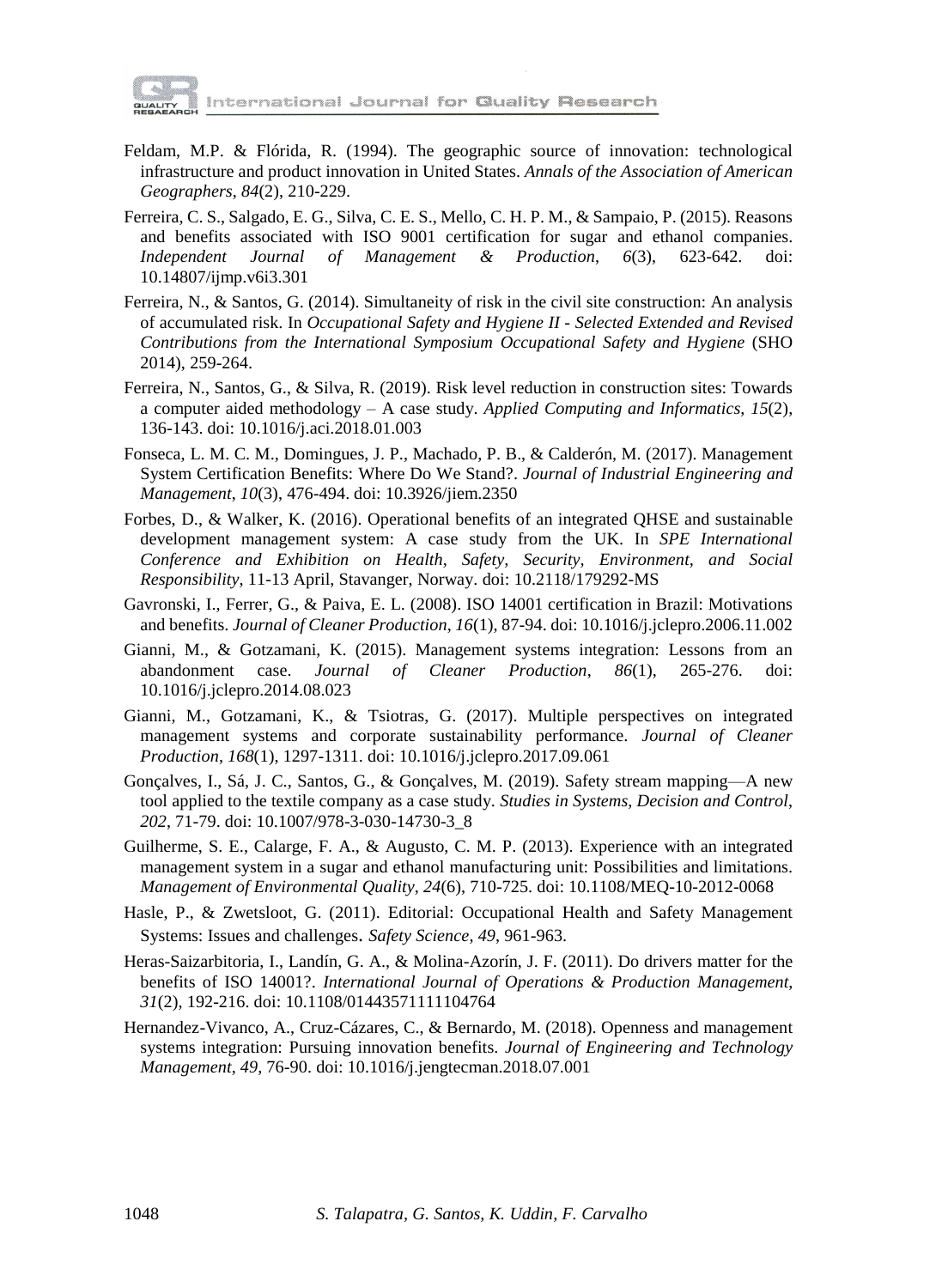

- Jewalikar, A. D., & Shelke, A. (2017). Lean integrated management systems in MSME reasons, advantages and barriers on implementation. *Materials Today: Proceedings*, *4*, 1037-1044. doi: https://doi.org/10.1016/j.matpr.2017.01.117
- Kafel, P. (2015). Integration of normalized management systems with AQAP standards. In *9th International Quality Conference (IQC)* (pp. 361–366), 5th June, Center for Quality, Faculty of Engineering, University of Kragujevac, Serbia. Retrieved from http://www.cqm.rs/2015/cd1/pdf/papers/focus\_2/055.pdf
- Kafel, P. (2016). Benefits of management systems integration. *Studia Oeconomica Posnaniensia*, *4*(10), 122-133. doi: 10.18559/SOEP.2016.10.9
- Kafel, P., & Casadesus, M. (2016). The order and level of management standards implementation: Changes during the time. *The TQM Journal*, *28*(4), 636-647. doi: 10.1108/TQM-02-2015-0027
- Kania, A., & Spilka, M. (2016). Analysis of integrated management system of the quality, environment and occupational safety. *Journal of Achievements in Materials and Manufacturing Engineering*, *78*(2), 78-84. doi: 10.5604/01.3001.0010.1498
- Khan, A., & Farooquie, J. A. (2016). Motives and benefits of ISO 9001 quality management system: An empirical study of Indian SMEs. *Brazilian Journal of Operations & Production Management*, *13*(3), 320-329. doi: 10.14488/BJOPM.2016.v13.n3.a8
- Lee, P. K. C., To, W. M., & Yu, B. T. W. (2009). The implementation and performance outcomes of ISO 9000 in service organizations. An empirical taxonomy. *International Journal of Quality & Reliability Management*, *26*(7), 646-662. doi: 10.1108/02656710910975732
- Lo, C. K., Pagell, M., Fan, D., Wiengarten, F., & Yeung, A. C. (2014). OHSAS 18001 certification and operating performance: The role of complexity and coupling. *Journal of Operations Management*, *32*(5), 268-280. doi: 10.1016/j.jom.2014.04.004
- Luo, H., Li, G., & Li, C. (2015). Research on integration method of integrated management system. *Open Automation and Control* Systems *Journal*, *7*(1), 1802-1807. doi: 10.2174/1874444301507011802
- Manders, B., Vries, H. J., & Blind, K. (2016). ISO 9001 and product innovation: A literature review and research framework. *Technovation*, *48*(1), 41-55. doi: 10.1016/j.technovation.2015.11.004
- Marić, B., Rajković, D., Moljević, S., & Jašarević, S. (2012). Factors, benefits and motivies of integrated management systems (IMS). In *16th International Research/Expert Conference "Trends in the Development of Machinery and Associated Technology*" (TMT 2012), 10-12 September, Dubai, UAE (pp. 247-250). Retrieved from http://tmt.unze.ba/zbornik/TMT2012/056-TMT12-175.pdf
- Marques, C., Lopes, N., Santos, G., Delgado, I., & Delgado, P. (2018). Improving operator evaluation skills for defect classification using training strategy supported by attribute agreement analysis*. Measurement*, *119*, 129-141. doi: 10.1016/j.measurement.2018.01.034
- Matuszak-Flejszman, A. (2009). Benefits of Environmental Management System in Polish Companies Compliant with ISO 14001. *Polish Journal of Environmental Studies*, *18*(3), 411- 419. Retrieved from http://www.pjoes.com/pdf-88250-22108?filename=Benefits of Environmental.pdf
- Mezinska, I., Lapiņa, I., & Mazais, J. (2015). Integrated management systems towards Sustainable and socially responsible organisation. *Total Quality Management & Business Excellence*, *26*(5-6), 469-481. doi: 10.1080/14783363.2013.835899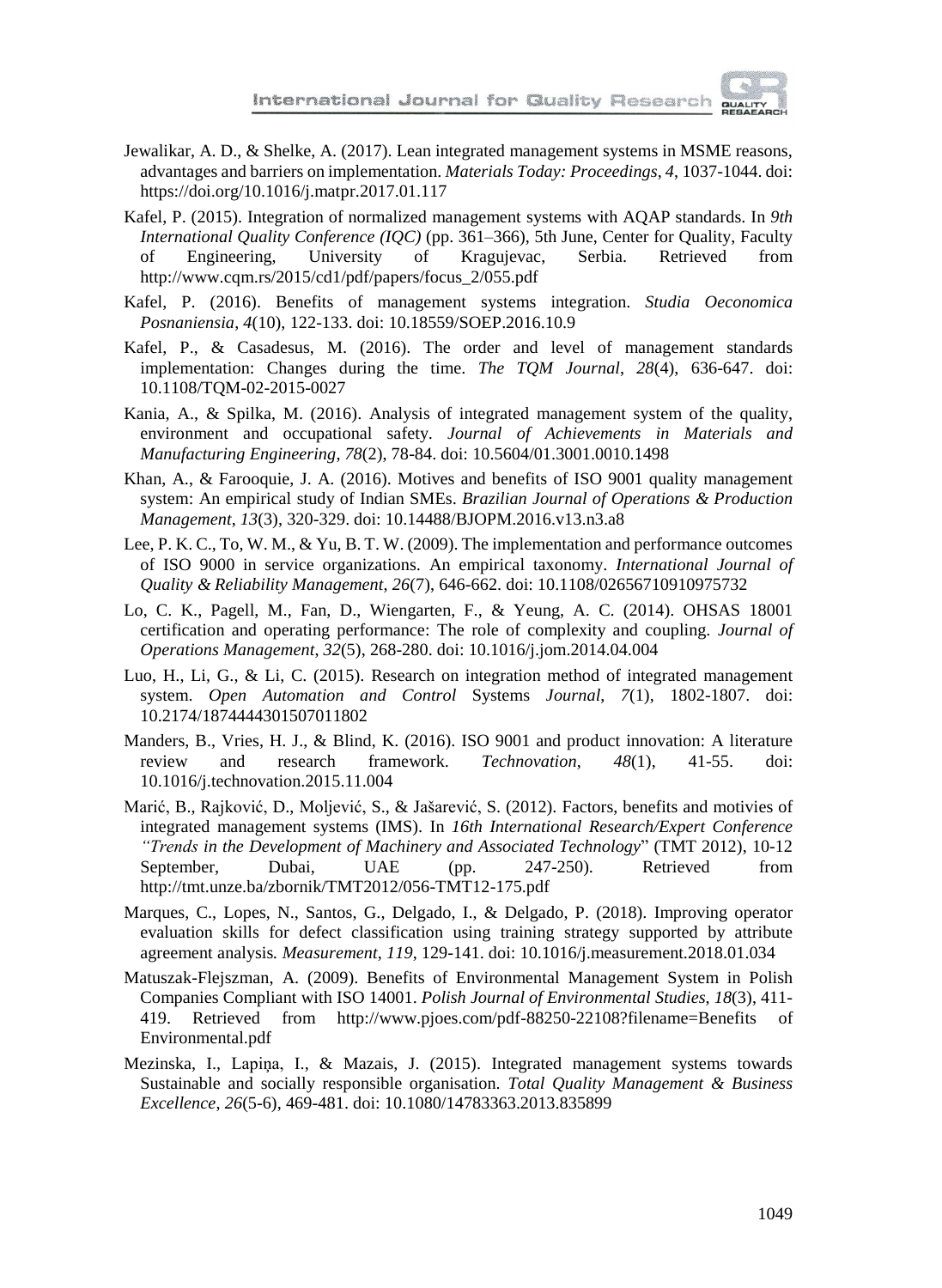

- Mohammadfam, I., Kamalinia, M., Momeni, M., Golmohammadi, R., Hamidi, Y., & Soltanian, A. (2016). Developing an integrated decision making approach to assess and promote the effectiveness of occupational health and safety management systems. *Journal of Cleaner Production*, *127*, 119-133. doi: 10.1016/j.jclepro.2016.03.123
- Monteiro, P., Santos, F. A., & Santos, G. (2013). Costs of safety at work vs. Costs of "no" safety at work-building sector. In *Occupational Safety and Hygiene - Proceedings of the International Symposium on Occupational Safety and Hygiene (SHO 2013)*, 149-152.
- Ng, T., Palaneeswaran, E., & Kumaraswamy, M. (2008). Costs and benefits of ISO9000-based quality management systems to construction contractors. *The Australasian Journal of Construction Economics and Building*, *8*(2), 23-29. doi: 10.5130/AJCEB.v8i2.3003
- Nouri, J., Abbaspour, M., Fard, M. T., & Fam, I. M. (2010). Advantages of integrated management system in educational centers. *Journal of Food, Agriculture & Environment*, *8*(3- 4), 1259-1264. Retrieved from http://world-food.net/download/journals/2010-issue\_3\_4/ 61(2).pdf
- Nunhes, V., Barbosa, L. C. F., Oliveira, O. J. (2017). Identification and analysis of the elements and functions integrable in integrated management systems. *Journal of Cleaner Production*, *142*, 3225-3235. <http://hdl.handle.net/11449/170048>
- Nunhes, T. V., & Oliveira, O. J. (2018). Analysis of integrated management systems research: Identifying core themes and trends for future studies. *Total Quality Management & Business Excellence*, *29*(3-4), 556-582. doi: 10.1080/14783363.2018.1471981
- Nunhes, T. V., Vilamitjana, M. B., & Oliveira, O. J. (2018). Guiding principles of integrated management systems: Towards unifying a starting point for researchers and practitioners. *Journal of Cleaner Production*, *210*(1), 977-993. doi: 10.1016/j.jclepro.2018.11.066
- Oliveira, O. J. (2013). Guidelines for the integration of certifiable management systems in industrial companies. *Journal of Cleaner Production*, *57*(1), 124-133. doi: 10.1016/j.jclepro.2013.06.037
- Oliveira, O. J., Serra, J. R., & Salgado, M. H. (2010). Does ISO 14001 work in Brazil? *Journal of cleaner production*, *18*(18), 1797-1806. doi: 10.1016/j.jclepro.2010.08.004
- Prajogo, D., Tang, A. K., & Lai, K. H. (2012). Do firms get what they want from ISO 14001 adoption?: An Australian perspective. *Journal of Cleaner Production*, *33*(1), 117-126. doi: 10.1016/j.jclepro.2012.04.019
- Psomas, E. L., Fotopoulos, C. V., & Kafetzopoulos, D. P. (2011). Motives, difficulties and benefits in implementing the ISO 14001 Environmental Management System. *Management of Environmental Quality*, *22*(4), 502-521. doi: 10.1108/14777831111136090
- Raišiene, A. G. (2011). Advantages and limitations of integrated management system: The theoretical viewpoint. *Social Technologies*, *1*(1), 25-36. Retrieved from https://www.mruni.eu/upload/iblock/4a1/02\_raisiene.pdf
- Rebelo, M. F., Santos, G., & Silva, R. (2014). Conception of a flexible integrator and lean model for integrated management systems. *Total Quality Management & Business Excellence*, *25*(5- 6), 683-701. doi: 10.1080/14783363.2013.835616
- Rebelo, M. F., Santos, G., & Silva, R. (2016a). Integration of management systems: Towards a sustained success and development of organizations. *Journal of Cleaner Production*, *127*(1), 96-111. doi: 10.1016/j.jclepro.2016.04.011
- Rebelo, M., Santos, G., & Silva, R. (2017). The integration of standardized management systems: Managing business risk. *International Journal of Quality & Reliability Management*, *34*(3), 395-405. doi: 10.1108/IJQRM-11-2014-0170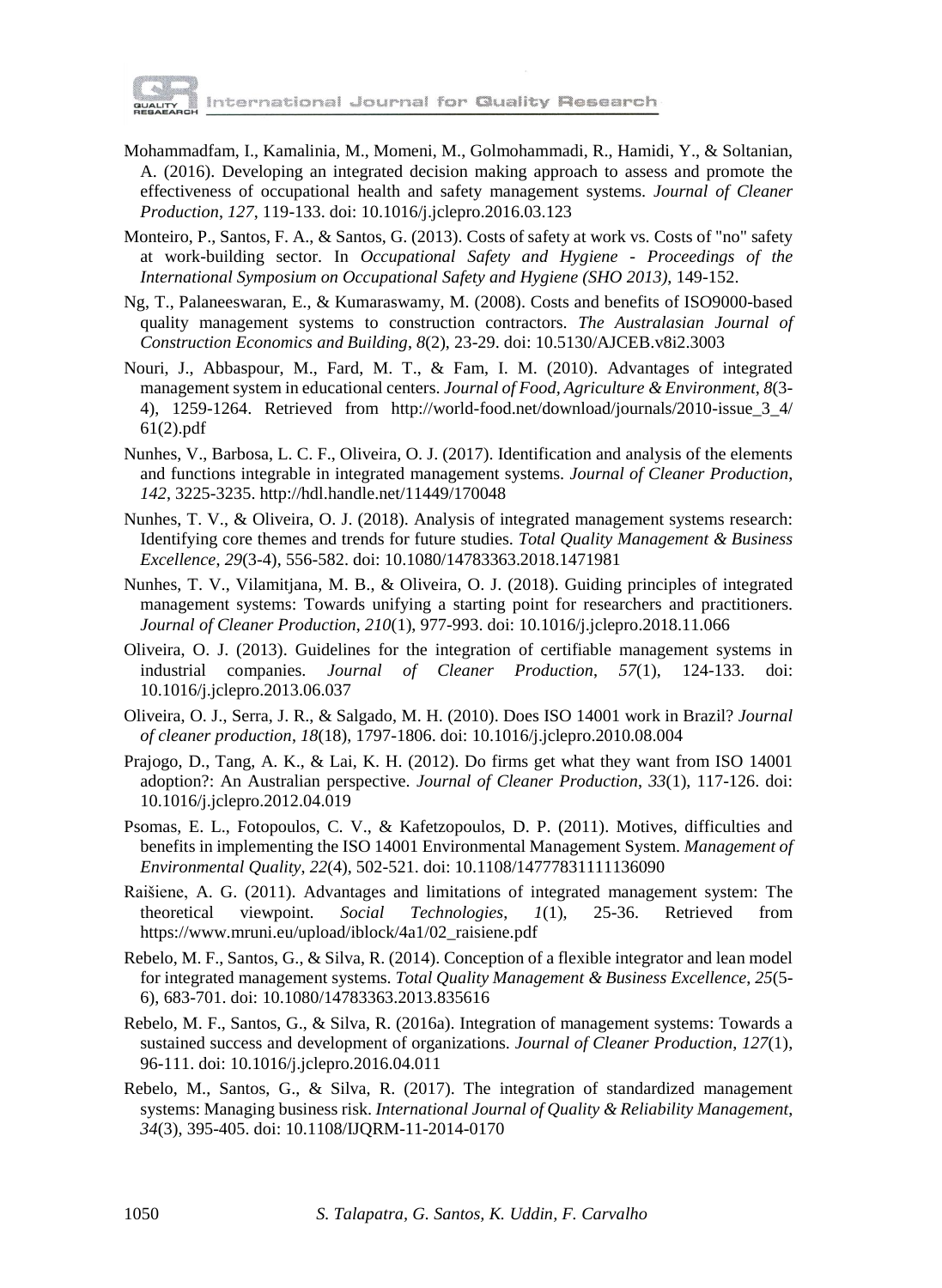

- Rebelo, M., Silva, R., Santos, G., & Mendes, P. (2016b). Model based integration of management systems (MSs) - Case Study. *TQM Journal*, *28*(6), 907-932. doi: 10.1108/TQM-09-2014-0079
- Reis, A. V., Neves, F. O., Hikichi, S. E., Salgado, E. G., & Beijo, L. A. (2018). Is ISO 14001 certification really good to the company? A critical analysis. *Production*, *28*, 1-16. doi: 10.1590/0103-6513.20180073
- Ribeiro, F., Santos, G., Rebelo, M. F., & Silva, R., (2017). Integrated management systems: Trends for Portugal in the 2025 horizon. *Procedia Manufacturing*, *13*(1), 1191-1198. doi: 10.1016/j.promfg.2017.09.194
- Rybski, C., Jochem, R., & Homma, L. (2017). Empirical study on status of preparation for ISO 9001:2015. *Total Quality Management & Business Excellence*, *28*(9-10), 1076-1089. doi: 10.1080/14783363.2017.1303886
- Rzepecki, J. (2012). Cost and benefits of implementing an occupational safety and health management system (OSH MS) in enterprises in Poland. *International Journal of Occupational Safety and Ergonomics*, *18*(2), 181-193. doi: 10.1080/10803548.2012.11076927
- Samy, G. M., Samy, C., P., & Ammasaiappan, M. (2015). Integrated management systems for better environmental performance and sustainable development – A review. *Environmental Engineering and Management Journal*, *14*(5), 985-1000. doi: 10.30638/eemj.2015.109
- Santos G., Rebelo, M., Ramos S., Silva, R., Pereira M., & Ramos, G. N. L. (2014). Developments regarding the integration of the occupational safety and health with quality and environment management systems. In Ilias G. Kavouras & Marie-Cecile G. Chalbot. (Ed.), *Developments Regarding the Integration of the Occupational Safety and Health with Quality and Environment Management Systems* (pp. 113-146). New York: Nova Publishers New York.
- Santos, D., Rebelo, M., & Santos, G. (2017). The Integration of certified management systems. Case Study – Organizations located at the district of Braga, Portugal. *Procédia Manufacturing*, *13*, 964-971. doi: 10.1016/j.promfg.2017.09.168
- Santos, G., & Barbosa, J. (2006). QUALIFOUND A modular tool developed for quality improvement in foundries. *Journal of Manufacturing Technology Management*, *17*(3), 351- 362. doi: 10.1108/17410380610648308
- Santos, G., Afonseca, J., Murmura, F., Félix, M. J., & Lopes, N. (2018b). Critical success factors in the management of ideas as an essential component of innovation and business excellence. *International Journal of Quality and Service Sciences*, *3*(3), 214-232. doi: 10.1108/IJQSS-05- 2017-0051
- Santos, G., Barros, S., Mendes, F., & Lopes, N. (2013). The main benefits associated with health and safety management systems certification in Portuguese small and medium enterprises post quality management system certification. *Safety Science*, *51*(1), 29-36. doi: 10.1016/j.ssci.2012.06.014
- Santos, G., Bravi, L., & Murmura, F. (2018a). SA 8000 as a tool for a sustainable development strategy. *The Corporate Social Responsibility and Environmental Management Journal*, *25*, 95-105. doi:10.1002/csr.1442
- Santos, G., Mendes, F., & Barbosa, J. (2011). Certification and integration of management systems: the experience of Portuguese small and medium enterprises. *Journal of Cleaner Production*, *19*(17-18), 1965-1974. doi: 10.1016/j.jclepro.2011.06.017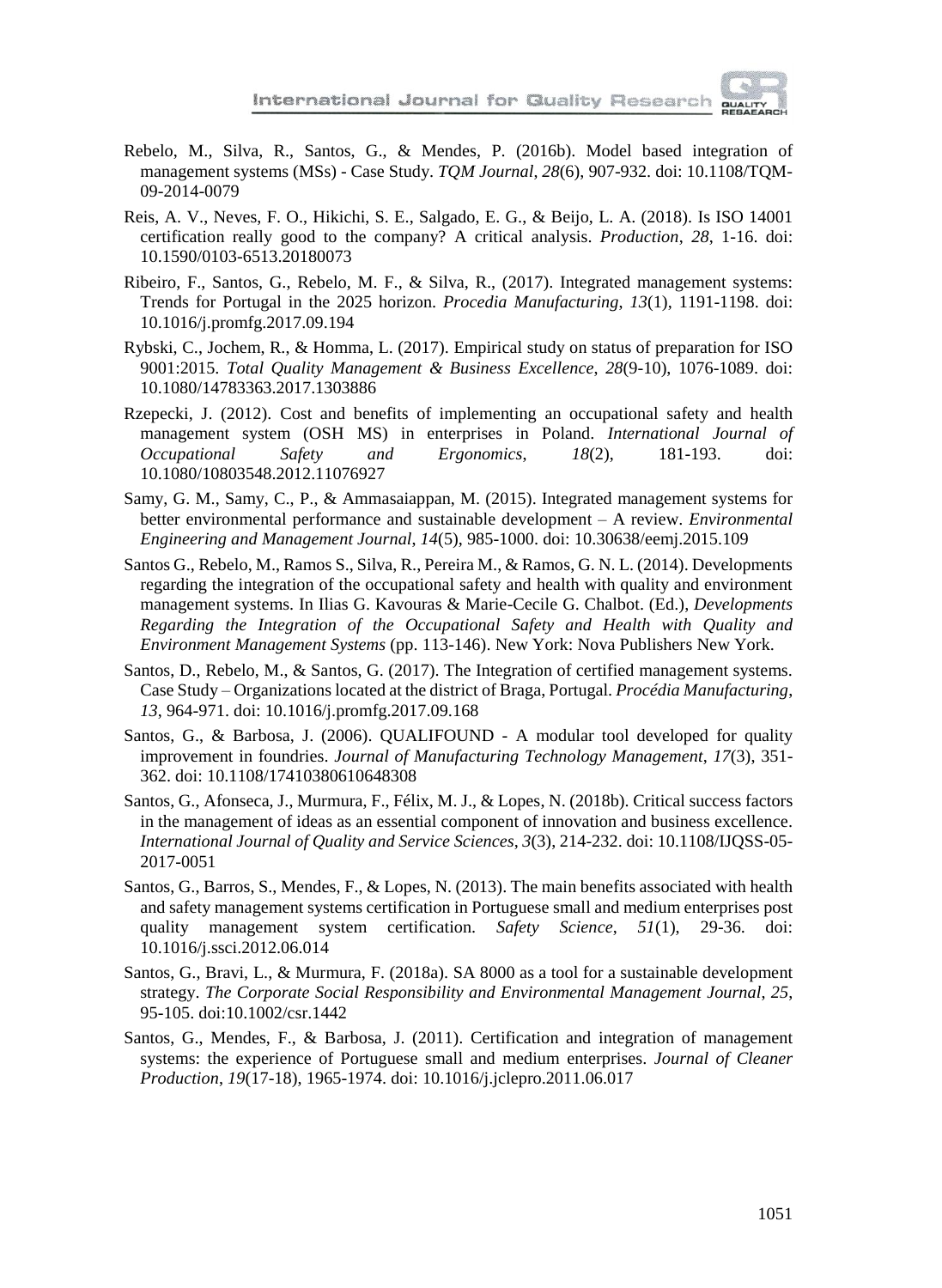

- Santos, G., Pais, M. S., Pereira, A. L., & Machado, V. C. (1996). Impact of quality certification in SMEs. In *Proceedings of 40th EOQ (European Organization Quality) Congress*, *1*, 131- 140. 10 September, Berlin, Germany.
- Santos, G., Rebelo, M., Lopes, N., Alves, M. R., & Silva, R. (2016). Implementing and certifying ISO 14001 in Portugal: motives, difficulties and benefits after ISO 9001 certification. *Total Quality Management & Business Excellence*, *27*(11-12), 1211-1223. doi: 10.1080/14783363.2015.1065176
- Santos. G., Murmura, F., & Bravi, L. (2019a). Developing a model of vendor rating to manage quality in the supply chain. *International Journal of Quality and Service Sciences*, *11*(1), 34- 52. doi: 10.1108/IJQSS-06-2017-0058
- Santos, G., Doiro, M., Mandado, E., & Silva, R. (2019b). [Engineering](https://www.tandfonline.com/doi/full/10.1080/03043797.2018.1563585) learning objectives and [computer](https://www.tandfonline.com/doi/full/10.1080/03043797.2018.1563585) assisted tools. *European Journal of Engineering Education*, *44*(4), 616-628. doi: [10.1080/03043797.2018.1563585](https://doi.org/10.1080/03043797.2018.1563585)
- Santos, G., Gomes, S., Braga, V., Braga, A., Lima, V., Teixeira, P., & Sá, J. C. (2019c). Value creation through quality and innovation – a case study on Portugal. *TQM Journal*. Earlycite. https://doi.org/10.1108/TQM-12-2018-0223
- Schwab, K. (2016). *The Fourth Industrial Revolution* (Portuguese version). ISBN-978-989-682- 709-0. Lisbon, Portugal: Levoir.
- Simon, A., Karapetrovic, S., & Casadesús, M. (2012). Difficulties and benefits of integrated management systems. *Industrial Management & Data Systems*, *112*(5), 828-846. doi: 10.1108/02635571211232406
- Simon, A., Yaya, L. H. P., Karapetrovic, S., & Casadesús, M. (2014). An empirical analysis of the integration of internal and external management system audits. *Journal of Cleaner Production*, *66*(1), 499-506. doi: 10.1016/j.jclepro.2013.11.020
- Soler, V. G., & Fernández, A. C. (2014). Integrated management systems Levels of integration, benefits, and difficulties. *3C Empresa*, *3*(4), 234-245. Retrieved from https://dialnet.unirioja.es/descarga/articulo/4924485.pdf
- Su, H. C., Dhanorkar, S., & Linderman, K. (2015). A competitive advantage from the implementation timing of ISO management standards. *Journal of Operations Management*, *37*(1), 31-44. doi: 10.1016/j.jom.2015.03.004
- Tarí, J. J., Molina-Azorín, J. F., & Heras, I. (2012). Benefits of the ISO 9001 and ISO 14001 standards: A literature review. *Journal of Industrial Engineering and Management*, *5*(2), 297- 322. doi: 10.3926/jiem.488
- To, W. M., Lee, P. K. C., & Yu, B. T. W. (2012). Benefits of implementing management system standards: A case study of certified companies in the Pearl River Delta, China. *The TQM Journal*, *24*(1), 17-28. doi: 10.1108/17542731211191195
- Trott, P. (2005). *Innovation Management and New Product Development*. London: Prentice Hall.
- Turk, A. M. (2009). The benefits associated with ISO 14001 certification for construction firms: Turkish case. *Journal of Cleaner Production*, *17*(5), 559-569. doi: 10.1016/ j.jclepro.2008.11.001
- Weckenmann, A., Akkasoglu, G., & Werner, T. (2015). Quality management History and trends. *The TQM Journal*, *27*(3), 281-293. doi: 10.1108/TQM-11-2013-0125
- Yiu, N. S. N., Chan, D. W. M., Shan, M., & Sze, N. N. (2019). Implementation of safety management system in managing construction projects: Benefits and obstacles. *Safety Science*, *117*, 23-32. doi: 10.1016/j.ssci.2019.03.027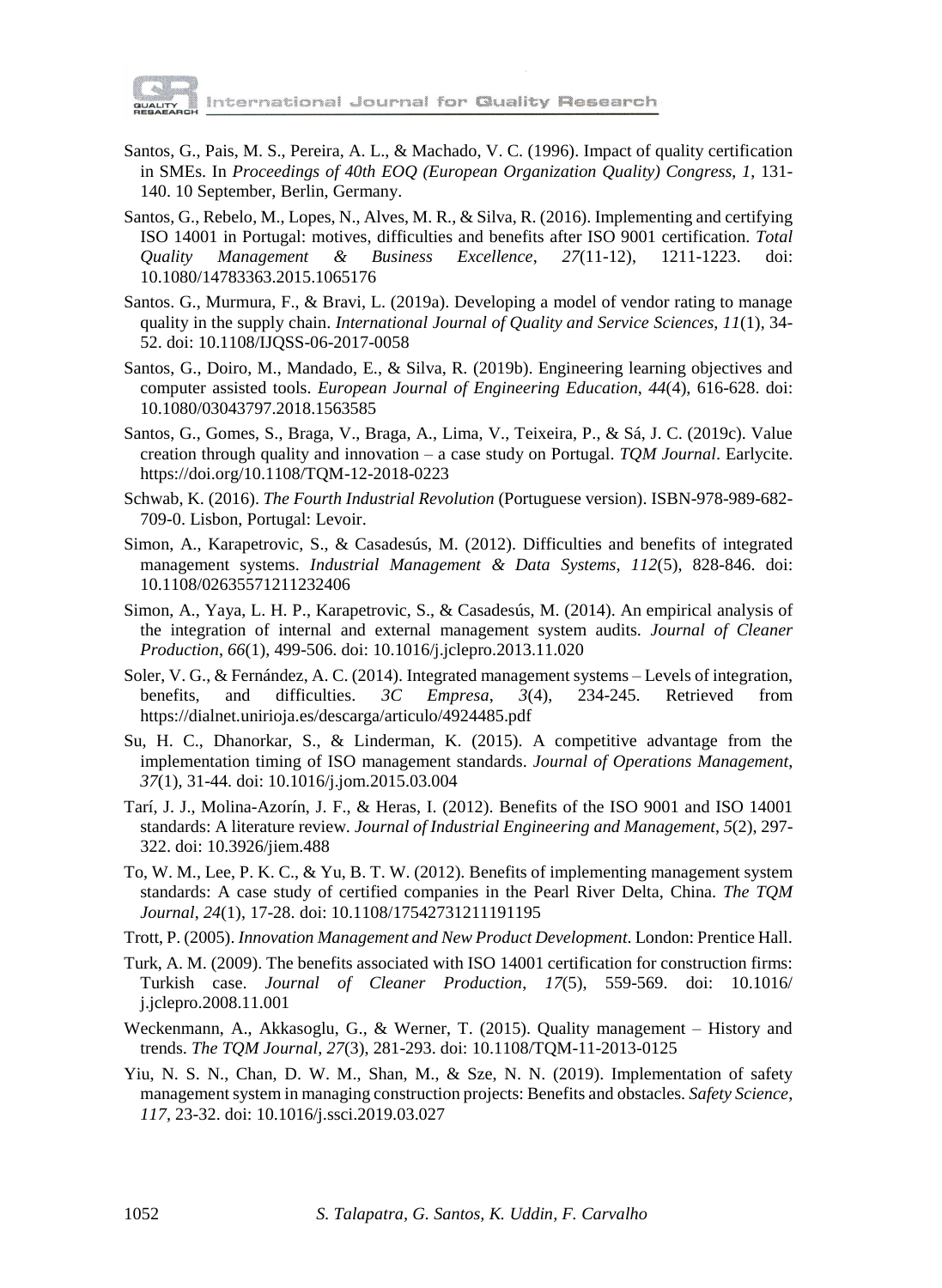

Zeng, S. X., Xie, X. M., Tam, C. M., & Shen, L. Y. (2011). An empirical examination of benefits from implementing integrated management systems (IMS). *Total Quality Management & Business Excellence*, *22*(2), 173-186. doi: 10.1080/14783363.2010.530797

Zgodavova, K., Hudec, O., & Palfy, P. (2017). Culture of quality: Insight into foreign organisations in Slovakia. *Total Quality Management & Business Excellence*, *28*(9-10), 1054- 1075. doi: [10.1080/14783363.2017.1309120](https://doi.org/10.1080/14783363.2017.1309120)

#### **Subrata Talapatra**

Khulna University of Engineering & Technology, Khulna, Bangladesh Sub\_ksy@yahoo.com

**Gilberto Santos** Design School, Polytechnic Institute Cavado Ave, Barcelos, Portugal gsantos@ipca.pt

#### **Kutub Uddin** Khulna University of Engineering & Technology, Khulna, Bangladesh kutubuddin@me.kuet.ac.bd

#### **Filipe Carvalho**

Technology School, Polytechnic Institute Cavado Ave, Barcelos, Portugal [fcarvalho@ipca.pt](mailto:fcarvalho@ipca.pt)